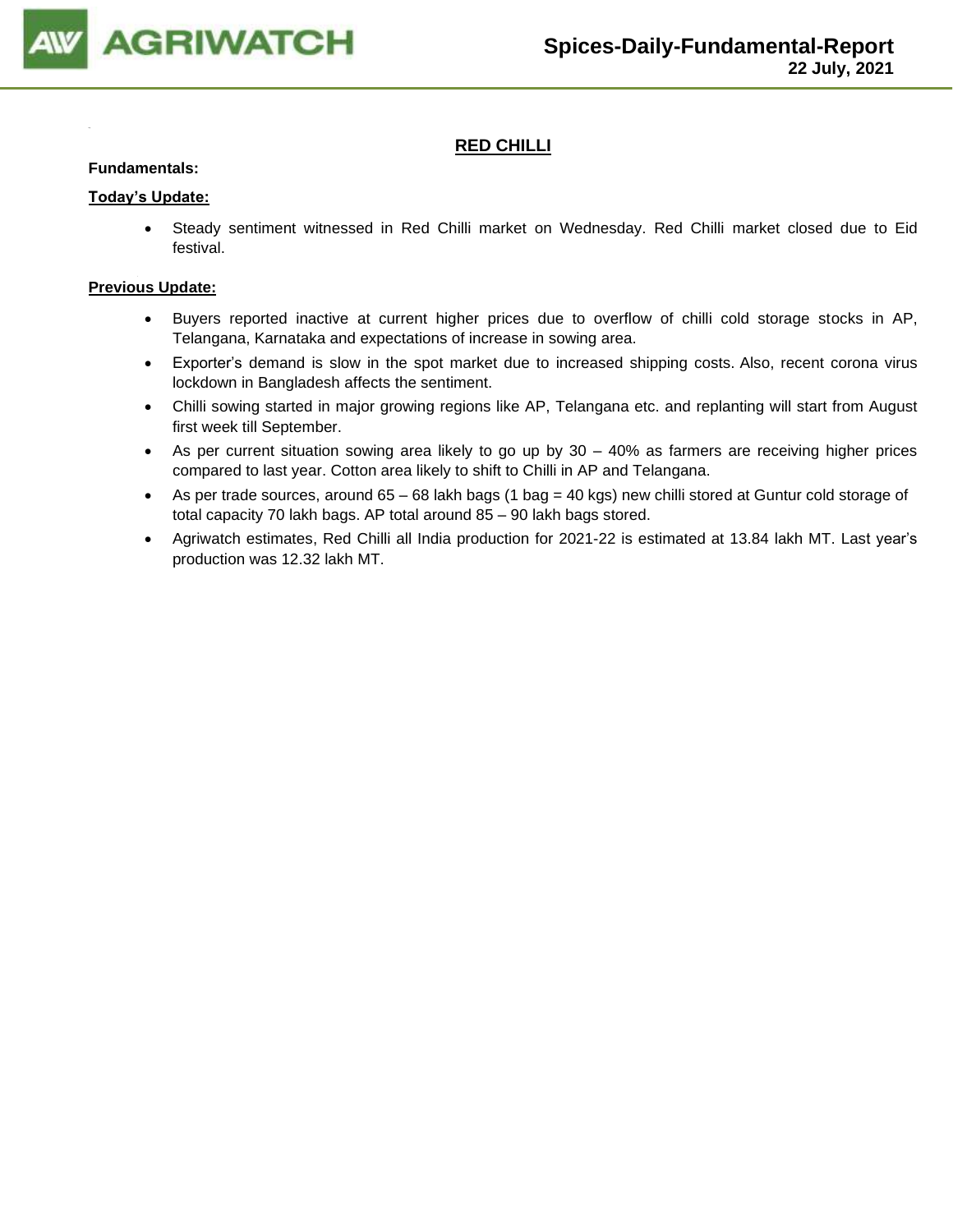

|                                                                                                                                                                                                                                                                                                                                                                                                                                                                                                                                                                                                                                                                                                                                                                                                                                                                                                                                           |                                                                                                                                                                                                                                                                                                                                                                                                                                                                                                                                                                                                                                                                                                                                                                                                                                                                                                                                                                                                                                                                                                                                                                                                                                                                                                                                                                                                                                                                                                                                                                                                                                                                                                                                                                                                                                                                                                                                                                                                                                                                                                                                                                                                                            | Red Chilli Spot Market Prices(Loose): (Rs/Qtl) |             |             |         |         |                |
|-------------------------------------------------------------------------------------------------------------------------------------------------------------------------------------------------------------------------------------------------------------------------------------------------------------------------------------------------------------------------------------------------------------------------------------------------------------------------------------------------------------------------------------------------------------------------------------------------------------------------------------------------------------------------------------------------------------------------------------------------------------------------------------------------------------------------------------------------------------------------------------------------------------------------------------------|----------------------------------------------------------------------------------------------------------------------------------------------------------------------------------------------------------------------------------------------------------------------------------------------------------------------------------------------------------------------------------------------------------------------------------------------------------------------------------------------------------------------------------------------------------------------------------------------------------------------------------------------------------------------------------------------------------------------------------------------------------------------------------------------------------------------------------------------------------------------------------------------------------------------------------------------------------------------------------------------------------------------------------------------------------------------------------------------------------------------------------------------------------------------------------------------------------------------------------------------------------------------------------------------------------------------------------------------------------------------------------------------------------------------------------------------------------------------------------------------------------------------------------------------------------------------------------------------------------------------------------------------------------------------------------------------------------------------------------------------------------------------------------------------------------------------------------------------------------------------------------------------------------------------------------------------------------------------------------------------------------------------------------------------------------------------------------------------------------------------------------------------------------------------------------------------------------------------------|------------------------------------------------|-------------|-------------|---------|---------|----------------|
|                                                                                                                                                                                                                                                                                                                                                                                                                                                                                                                                                                                                                                                                                                                                                                                                                                                                                                                                           |                                                                                                                                                                                                                                                                                                                                                                                                                                                                                                                                                                                                                                                                                                                                                                                                                                                                                                                                                                                                                                                                                                                                                                                                                                                                                                                                                                                                                                                                                                                                                                                                                                                                                                                                                                                                                                                                                                                                                                                                                                                                                                                                                                                                                            |                                                | $21 -$ Jul- | $21 -$ Jul- | 20-Jul- | 20-Jul- |                |
| <b>State</b>                                                                                                                                                                                                                                                                                                                                                                                                                                                                                                                                                                                                                                                                                                                                                                                                                                                                                                                              | <b>Centre</b>                                                                                                                                                                                                                                                                                                                                                                                                                                                                                                                                                                                                                                                                                                                                                                                                                                                                                                                                                                                                                                                                                                                                                                                                                                                                                                                                                                                                                                                                                                                                                                                                                                                                                                                                                                                                                                                                                                                                                                                                                                                                                                                                                                                                              | Grade                                          | 21          | 21          | 21      | 21      | Change         |
|                                                                                                                                                                                                                                                                                                                                                                                                                                                                                                                                                                                                                                                                                                                                                                                                                                                                                                                                           |                                                                                                                                                                                                                                                                                                                                                                                                                                                                                                                                                                                                                                                                                                                                                                                                                                                                                                                                                                                                                                                                                                                                                                                                                                                                                                                                                                                                                                                                                                                                                                                                                                                                                                                                                                                                                                                                                                                                                                                                                                                                                                                                                                                                                            |                                                | Low         |             |         |         |                |
|                                                                                                                                                                                                                                                                                                                                                                                                                                                                                                                                                                                                                                                                                                                                                                                                                                                                                                                                           |                                                                                                                                                                                                                                                                                                                                                                                                                                                                                                                                                                                                                                                                                                                                                                                                                                                                                                                                                                                                                                                                                                                                                                                                                                                                                                                                                                                                                                                                                                                                                                                                                                                                                                                                                                                                                                                                                                                                                                                                                                                                                                                                                                                                                            |                                                |             |             |         |         |                |
|                                                                                                                                                                                                                                                                                                                                                                                                                                                                                                                                                                                                                                                                                                                                                                                                                                                                                                                                           |                                                                                                                                                                                                                                                                                                                                                                                                                                                                                                                                                                                                                                                                                                                                                                                                                                                                                                                                                                                                                                                                                                                                                                                                                                                                                                                                                                                                                                                                                                                                                                                                                                                                                                                                                                                                                                                                                                                                                                                                                                                                                                                                                                                                                            |                                                |             |             |         |         | $\blacksquare$ |
|                                                                                                                                                                                                                                                                                                                                                                                                                                                                                                                                                                                                                                                                                                                                                                                                                                                                                                                                           |                                                                                                                                                                                                                                                                                                                                                                                                                                                                                                                                                                                                                                                                                                                                                                                                                                                                                                                                                                                                                                                                                                                                                                                                                                                                                                                                                                                                                                                                                                                                                                                                                                                                                                                                                                                                                                                                                                                                                                                                                                                                                                                                                                                                                            |                                                |             |             |         |         |                |
|                                                                                                                                                                                                                                                                                                                                                                                                                                                                                                                                                                                                                                                                                                                                                                                                                                                                                                                                           |                                                                                                                                                                                                                                                                                                                                                                                                                                                                                                                                                                                                                                                                                                                                                                                                                                                                                                                                                                                                                                                                                                                                                                                                                                                                                                                                                                                                                                                                                                                                                                                                                                                                                                                                                                                                                                                                                                                                                                                                                                                                                                                                                                                                                            |                                                |             |             |         |         |                |
|                                                                                                                                                                                                                                                                                                                                                                                                                                                                                                                                                                                                                                                                                                                                                                                                                                                                                                                                           |                                                                                                                                                                                                                                                                                                                                                                                                                                                                                                                                                                                                                                                                                                                                                                                                                                                                                                                                                                                                                                                                                                                                                                                                                                                                                                                                                                                                                                                                                                                                                                                                                                                                                                                                                                                                                                                                                                                                                                                                                                                                                                                                                                                                                            |                                                |             |             |         |         | $\blacksquare$ |
|                                                                                                                                                                                                                                                                                                                                                                                                                                                                                                                                                                                                                                                                                                                                                                                                                                                                                                                                           |                                                                                                                                                                                                                                                                                                                                                                                                                                                                                                                                                                                                                                                                                                                                                                                                                                                                                                                                                                                                                                                                                                                                                                                                                                                                                                                                                                                                                                                                                                                                                                                                                                                                                                                                                                                                                                                                                                                                                                                                                                                                                                                                                                                                                            |                                                |             |             |         |         |                |
|                                                                                                                                                                                                                                                                                                                                                                                                                                                                                                                                                                                                                                                                                                                                                                                                                                                                                                                                           |                                                                                                                                                                                                                                                                                                                                                                                                                                                                                                                                                                                                                                                                                                                                                                                                                                                                                                                                                                                                                                                                                                                                                                                                                                                                                                                                                                                                                                                                                                                                                                                                                                                                                                                                                                                                                                                                                                                                                                                                                                                                                                                                                                                                                            |                                                |             |             |         |         |                |
|                                                                                                                                                                                                                                                                                                                                                                                                                                                                                                                                                                                                                                                                                                                                                                                                                                                                                                                                           |                                                                                                                                                                                                                                                                                                                                                                                                                                                                                                                                                                                                                                                                                                                                                                                                                                                                                                                                                                                                                                                                                                                                                                                                                                                                                                                                                                                                                                                                                                                                                                                                                                                                                                                                                                                                                                                                                                                                                                                                                                                                                                                                                                                                                            |                                                |             |             |         |         |                |
| <b>NCDEX Quality</b><br><b>LCA 334</b><br>Teja<br>No. 273<br><b>Guntur</b><br>No. 5<br><b>Benchmark</b><br><b>Andhra Pradesh</b><br>Fatki<br>market<br>Byadgi<br><b>US 341</b><br>Denvor Delux<br>Indam <sub>5</sub><br>Teja<br>Wonder Hot<br>341<br>Warangal<br>Denvor Delux<br>Telangana<br>Paprika<br>Fatki<br>Teja (Cold storage)<br>Khammam<br>Teja (Non cold storage)<br>No. 12<br><b>Indu 2070</b><br>Fatki<br><b>Madhya Pradesh</b><br><b>Bedia</b><br>Jhankar<br>Ganesh<br>Teja(Khamam)<br>M.P. MacoTeja<br>Pala 12<br><b>Delhi</b><br><b>New Delhi</b><br><b>LCA 334</b><br>Fatki<br>Packing<br>Dabbi<br>Guntur<br>Kaddi<br>Dabbi Dlx Local<br>Dabbi Medium Best (Local)<br>Dabbi Best (Bellary)<br><b>KDL Deluxe (Local)</b><br><b>KDL Deluxe (Bellary)</b><br><b>Karnataka</b><br><b>Byadgi</b><br><b>KDL Best(Local)</b><br><b>KDL Best(Bellary)</b><br><b>KDL Medium</b><br>Denvor Deluxe<br>2043<br>5531<br>C <sub>5</sub> |                                                                                                                                                                                                                                                                                                                                                                                                                                                                                                                                                                                                                                                                                                                                                                                                                                                                                                                                                                                                                                                                                                                                                                                                                                                                                                                                                                                                                                                                                                                                                                                                                                                                                                                                                                                                                                                                                                                                                                                                                                                                                                                                                                                                                            |                                                |             |             |         |         |                |
|                                                                                                                                                                                                                                                                                                                                                                                                                                                                                                                                                                                                                                                                                                                                                                                                                                                                                                                                           | High<br>High<br>Low<br>Closed<br>Closed<br>9500<br>10500<br>Closed<br>Closed<br>11500<br>10500<br>15300<br>Closed<br>Closed<br>14500<br>Closed<br>Closed<br>13000<br>14000<br>Closed<br>Closed<br>13000<br>14000<br>Closed<br>Closed<br>7000<br>9500<br>Closed<br>Closed<br>15000<br>16000<br>Closed<br>Closed<br>14000<br>15000<br>Closed<br>13500<br>Closed<br>14500<br>Closed<br>Closed<br>13000<br>14000<br>Closed<br>Closed<br>Closed<br>Closed<br>Closed<br>Closed<br>Closed<br>Closed<br>Closed<br>Closed<br>Closed<br>Closed<br>Closed<br>Closed<br>Closed<br>Closed<br>Closed<br>Closed<br>Closed<br>Closed<br>Closed<br>Closed<br>Closed<br>Closed<br>Closed<br>Closed<br>15100<br>13500<br>Closed<br>Closed<br><b>NA</b><br><b>NA</b><br>Closed<br>Closed<br><b>NA</b><br><b>NA</b><br>Closed<br>Closed<br>13500<br>14500<br>Closed<br>Closed<br>7000<br>7500<br>Closed<br>Closed<br>10000<br>11000<br>Closed<br>Closed<br><b>NA</b><br><b>NA</b><br>17500<br>17500<br>17500<br>17500<br><b>NA</b><br><b>NA</b><br><b>NA</b><br><b>NA</b><br><b>NA</b><br><b>NA</b><br><b>NA</b><br><b>NA</b><br><b>NA</b><br><b>NA</b><br><b>NA</b><br><b>NA</b><br><b>NA</b><br><b>NA</b><br><b>NA</b><br><b>NA</b><br><b>NA</b><br><b>NA</b><br><b>NA</b><br><b>NA</b><br><b>NA</b><br><b>NA</b><br><b>NA</b><br><b>NA</b><br><b>NA</b><br><b>NA</b><br><b>NA</b><br><b>NA</b><br><b>NA</b><br><b>NA</b><br><b>NA</b><br><b>NA</b><br><b>NA</b><br><b>NA</b><br><b>NA</b><br><b>NA</b><br><b>NA</b><br><b>NA</b><br><b>NA</b><br><b>NA</b><br><b>NA</b><br><b>NA</b><br><b>NA</b><br><b>NA</b><br><b>NA</b><br><b>NA</b><br><b>NA</b><br><b>NA</b><br><b>NA</b><br><b>NA</b><br><b>NA</b><br><b>NA</b><br><b>NA</b><br><b>NA</b><br><b>NA</b><br><b>NA</b><br><b>NA</b><br><b>NA</b><br><b>NA</b><br><b>NA</b><br><b>NA</b><br><b>NA</b><br><b>NA</b><br><b>NA</b><br><b>NA</b><br><b>NA</b><br><b>NA</b><br><b>NA</b><br><b>NA</b><br><b>NA</b><br><b>NA</b><br><b>NA</b><br><b>NA</b><br><b>NA</b><br><b>NA</b><br><b>NA</b><br><b>NA</b><br><b>NA</b><br><b>NA</b><br><b>NA</b><br><b>KDL Fatki</b><br><b>NA</b><br><b>NA</b><br><b>NA</b><br><b>NA</b><br>Seed Fatki<br><b>NA</b><br><b>NA</b><br><b>NA</b><br><b>NA</b> |                                                |             |             |         |         |                |
|                                                                                                                                                                                                                                                                                                                                                                                                                                                                                                                                                                                                                                                                                                                                                                                                                                                                                                                                           |                                                                                                                                                                                                                                                                                                                                                                                                                                                                                                                                                                                                                                                                                                                                                                                                                                                                                                                                                                                                                                                                                                                                                                                                                                                                                                                                                                                                                                                                                                                                                                                                                                                                                                                                                                                                                                                                                                                                                                                                                                                                                                                                                                                                                            |                                                |             |             |         |         |                |
|                                                                                                                                                                                                                                                                                                                                                                                                                                                                                                                                                                                                                                                                                                                                                                                                                                                                                                                                           |                                                                                                                                                                                                                                                                                                                                                                                                                                                                                                                                                                                                                                                                                                                                                                                                                                                                                                                                                                                                                                                                                                                                                                                                                                                                                                                                                                                                                                                                                                                                                                                                                                                                                                                                                                                                                                                                                                                                                                                                                                                                                                                                                                                                                            |                                                |             |             |         |         |                |
|                                                                                                                                                                                                                                                                                                                                                                                                                                                                                                                                                                                                                                                                                                                                                                                                                                                                                                                                           |                                                                                                                                                                                                                                                                                                                                                                                                                                                                                                                                                                                                                                                                                                                                                                                                                                                                                                                                                                                                                                                                                                                                                                                                                                                                                                                                                                                                                                                                                                                                                                                                                                                                                                                                                                                                                                                                                                                                                                                                                                                                                                                                                                                                                            |                                                |             |             |         |         |                |
|                                                                                                                                                                                                                                                                                                                                                                                                                                                                                                                                                                                                                                                                                                                                                                                                                                                                                                                                           |                                                                                                                                                                                                                                                                                                                                                                                                                                                                                                                                                                                                                                                                                                                                                                                                                                                                                                                                                                                                                                                                                                                                                                                                                                                                                                                                                                                                                                                                                                                                                                                                                                                                                                                                                                                                                                                                                                                                                                                                                                                                                                                                                                                                                            |                                                |             |             |         |         |                |
|                                                                                                                                                                                                                                                                                                                                                                                                                                                                                                                                                                                                                                                                                                                                                                                                                                                                                                                                           |                                                                                                                                                                                                                                                                                                                                                                                                                                                                                                                                                                                                                                                                                                                                                                                                                                                                                                                                                                                                                                                                                                                                                                                                                                                                                                                                                                                                                                                                                                                                                                                                                                                                                                                                                                                                                                                                                                                                                                                                                                                                                                                                                                                                                            |                                                |             |             |         |         |                |
|                                                                                                                                                                                                                                                                                                                                                                                                                                                                                                                                                                                                                                                                                                                                                                                                                                                                                                                                           |                                                                                                                                                                                                                                                                                                                                                                                                                                                                                                                                                                                                                                                                                                                                                                                                                                                                                                                                                                                                                                                                                                                                                                                                                                                                                                                                                                                                                                                                                                                                                                                                                                                                                                                                                                                                                                                                                                                                                                                                                                                                                                                                                                                                                            |                                                |             |             |         |         | $\blacksquare$ |
|                                                                                                                                                                                                                                                                                                                                                                                                                                                                                                                                                                                                                                                                                                                                                                                                                                                                                                                                           |                                                                                                                                                                                                                                                                                                                                                                                                                                                                                                                                                                                                                                                                                                                                                                                                                                                                                                                                                                                                                                                                                                                                                                                                                                                                                                                                                                                                                                                                                                                                                                                                                                                                                                                                                                                                                                                                                                                                                                                                                                                                                                                                                                                                                            |                                                |             |             |         |         |                |
|                                                                                                                                                                                                                                                                                                                                                                                                                                                                                                                                                                                                                                                                                                                                                                                                                                                                                                                                           |                                                                                                                                                                                                                                                                                                                                                                                                                                                                                                                                                                                                                                                                                                                                                                                                                                                                                                                                                                                                                                                                                                                                                                                                                                                                                                                                                                                                                                                                                                                                                                                                                                                                                                                                                                                                                                                                                                                                                                                                                                                                                                                                                                                                                            |                                                |             |             |         |         |                |
|                                                                                                                                                                                                                                                                                                                                                                                                                                                                                                                                                                                                                                                                                                                                                                                                                                                                                                                                           |                                                                                                                                                                                                                                                                                                                                                                                                                                                                                                                                                                                                                                                                                                                                                                                                                                                                                                                                                                                                                                                                                                                                                                                                                                                                                                                                                                                                                                                                                                                                                                                                                                                                                                                                                                                                                                                                                                                                                                                                                                                                                                                                                                                                                            |                                                |             |             |         |         |                |
|                                                                                                                                                                                                                                                                                                                                                                                                                                                                                                                                                                                                                                                                                                                                                                                                                                                                                                                                           |                                                                                                                                                                                                                                                                                                                                                                                                                                                                                                                                                                                                                                                                                                                                                                                                                                                                                                                                                                                                                                                                                                                                                                                                                                                                                                                                                                                                                                                                                                                                                                                                                                                                                                                                                                                                                                                                                                                                                                                                                                                                                                                                                                                                                            |                                                |             |             |         |         | $\blacksquare$ |
|                                                                                                                                                                                                                                                                                                                                                                                                                                                                                                                                                                                                                                                                                                                                                                                                                                                                                                                                           |                                                                                                                                                                                                                                                                                                                                                                                                                                                                                                                                                                                                                                                                                                                                                                                                                                                                                                                                                                                                                                                                                                                                                                                                                                                                                                                                                                                                                                                                                                                                                                                                                                                                                                                                                                                                                                                                                                                                                                                                                                                                                                                                                                                                                            |                                                |             |             |         |         |                |
|                                                                                                                                                                                                                                                                                                                                                                                                                                                                                                                                                                                                                                                                                                                                                                                                                                                                                                                                           |                                                                                                                                                                                                                                                                                                                                                                                                                                                                                                                                                                                                                                                                                                                                                                                                                                                                                                                                                                                                                                                                                                                                                                                                                                                                                                                                                                                                                                                                                                                                                                                                                                                                                                                                                                                                                                                                                                                                                                                                                                                                                                                                                                                                                            |                                                |             |             |         |         | $\blacksquare$ |
|                                                                                                                                                                                                                                                                                                                                                                                                                                                                                                                                                                                                                                                                                                                                                                                                                                                                                                                                           |                                                                                                                                                                                                                                                                                                                                                                                                                                                                                                                                                                                                                                                                                                                                                                                                                                                                                                                                                                                                                                                                                                                                                                                                                                                                                                                                                                                                                                                                                                                                                                                                                                                                                                                                                                                                                                                                                                                                                                                                                                                                                                                                                                                                                            |                                                |             |             |         |         |                |
|                                                                                                                                                                                                                                                                                                                                                                                                                                                                                                                                                                                                                                                                                                                                                                                                                                                                                                                                           |                                                                                                                                                                                                                                                                                                                                                                                                                                                                                                                                                                                                                                                                                                                                                                                                                                                                                                                                                                                                                                                                                                                                                                                                                                                                                                                                                                                                                                                                                                                                                                                                                                                                                                                                                                                                                                                                                                                                                                                                                                                                                                                                                                                                                            |                                                |             |             |         |         | <b>Unch</b>    |
|                                                                                                                                                                                                                                                                                                                                                                                                                                                                                                                                                                                                                                                                                                                                                                                                                                                                                                                                           |                                                                                                                                                                                                                                                                                                                                                                                                                                                                                                                                                                                                                                                                                                                                                                                                                                                                                                                                                                                                                                                                                                                                                                                                                                                                                                                                                                                                                                                                                                                                                                                                                                                                                                                                                                                                                                                                                                                                                                                                                                                                                                                                                                                                                            |                                                |             |             |         |         |                |
|                                                                                                                                                                                                                                                                                                                                                                                                                                                                                                                                                                                                                                                                                                                                                                                                                                                                                                                                           |                                                                                                                                                                                                                                                                                                                                                                                                                                                                                                                                                                                                                                                                                                                                                                                                                                                                                                                                                                                                                                                                                                                                                                                                                                                                                                                                                                                                                                                                                                                                                                                                                                                                                                                                                                                                                                                                                                                                                                                                                                                                                                                                                                                                                            |                                                |             |             |         |         |                |
|                                                                                                                                                                                                                                                                                                                                                                                                                                                                                                                                                                                                                                                                                                                                                                                                                                                                                                                                           |                                                                                                                                                                                                                                                                                                                                                                                                                                                                                                                                                                                                                                                                                                                                                                                                                                                                                                                                                                                                                                                                                                                                                                                                                                                                                                                                                                                                                                                                                                                                                                                                                                                                                                                                                                                                                                                                                                                                                                                                                                                                                                                                                                                                                            |                                                |             |             |         |         |                |
|                                                                                                                                                                                                                                                                                                                                                                                                                                                                                                                                                                                                                                                                                                                                                                                                                                                                                                                                           |                                                                                                                                                                                                                                                                                                                                                                                                                                                                                                                                                                                                                                                                                                                                                                                                                                                                                                                                                                                                                                                                                                                                                                                                                                                                                                                                                                                                                                                                                                                                                                                                                                                                                                                                                                                                                                                                                                                                                                                                                                                                                                                                                                                                                            |                                                |             |             |         |         | $\blacksquare$ |
|                                                                                                                                                                                                                                                                                                                                                                                                                                                                                                                                                                                                                                                                                                                                                                                                                                                                                                                                           |                                                                                                                                                                                                                                                                                                                                                                                                                                                                                                                                                                                                                                                                                                                                                                                                                                                                                                                                                                                                                                                                                                                                                                                                                                                                                                                                                                                                                                                                                                                                                                                                                                                                                                                                                                                                                                                                                                                                                                                                                                                                                                                                                                                                                            |                                                |             |             |         |         |                |
|                                                                                                                                                                                                                                                                                                                                                                                                                                                                                                                                                                                                                                                                                                                                                                                                                                                                                                                                           |                                                                                                                                                                                                                                                                                                                                                                                                                                                                                                                                                                                                                                                                                                                                                                                                                                                                                                                                                                                                                                                                                                                                                                                                                                                                                                                                                                                                                                                                                                                                                                                                                                                                                                                                                                                                                                                                                                                                                                                                                                                                                                                                                                                                                            |                                                |             |             |         |         |                |
|                                                                                                                                                                                                                                                                                                                                                                                                                                                                                                                                                                                                                                                                                                                                                                                                                                                                                                                                           |                                                                                                                                                                                                                                                                                                                                                                                                                                                                                                                                                                                                                                                                                                                                                                                                                                                                                                                                                                                                                                                                                                                                                                                                                                                                                                                                                                                                                                                                                                                                                                                                                                                                                                                                                                                                                                                                                                                                                                                                                                                                                                                                                                                                                            |                                                |             |             |         |         |                |
|                                                                                                                                                                                                                                                                                                                                                                                                                                                                                                                                                                                                                                                                                                                                                                                                                                                                                                                                           |                                                                                                                                                                                                                                                                                                                                                                                                                                                                                                                                                                                                                                                                                                                                                                                                                                                                                                                                                                                                                                                                                                                                                                                                                                                                                                                                                                                                                                                                                                                                                                                                                                                                                                                                                                                                                                                                                                                                                                                                                                                                                                                                                                                                                            |                                                |             |             |         |         |                |
|                                                                                                                                                                                                                                                                                                                                                                                                                                                                                                                                                                                                                                                                                                                                                                                                                                                                                                                                           |                                                                                                                                                                                                                                                                                                                                                                                                                                                                                                                                                                                                                                                                                                                                                                                                                                                                                                                                                                                                                                                                                                                                                                                                                                                                                                                                                                                                                                                                                                                                                                                                                                                                                                                                                                                                                                                                                                                                                                                                                                                                                                                                                                                                                            |                                                |             |             |         |         |                |
|                                                                                                                                                                                                                                                                                                                                                                                                                                                                                                                                                                                                                                                                                                                                                                                                                                                                                                                                           |                                                                                                                                                                                                                                                                                                                                                                                                                                                                                                                                                                                                                                                                                                                                                                                                                                                                                                                                                                                                                                                                                                                                                                                                                                                                                                                                                                                                                                                                                                                                                                                                                                                                                                                                                                                                                                                                                                                                                                                                                                                                                                                                                                                                                            |                                                |             |             |         |         | $\blacksquare$ |
|                                                                                                                                                                                                                                                                                                                                                                                                                                                                                                                                                                                                                                                                                                                                                                                                                                                                                                                                           |                                                                                                                                                                                                                                                                                                                                                                                                                                                                                                                                                                                                                                                                                                                                                                                                                                                                                                                                                                                                                                                                                                                                                                                                                                                                                                                                                                                                                                                                                                                                                                                                                                                                                                                                                                                                                                                                                                                                                                                                                                                                                                                                                                                                                            |                                                |             |             |         |         | $\blacksquare$ |
|                                                                                                                                                                                                                                                                                                                                                                                                                                                                                                                                                                                                                                                                                                                                                                                                                                                                                                                                           |                                                                                                                                                                                                                                                                                                                                                                                                                                                                                                                                                                                                                                                                                                                                                                                                                                                                                                                                                                                                                                                                                                                                                                                                                                                                                                                                                                                                                                                                                                                                                                                                                                                                                                                                                                                                                                                                                                                                                                                                                                                                                                                                                                                                                            |                                                |             |             |         |         |                |
|                                                                                                                                                                                                                                                                                                                                                                                                                                                                                                                                                                                                                                                                                                                                                                                                                                                                                                                                           |                                                                                                                                                                                                                                                                                                                                                                                                                                                                                                                                                                                                                                                                                                                                                                                                                                                                                                                                                                                                                                                                                                                                                                                                                                                                                                                                                                                                                                                                                                                                                                                                                                                                                                                                                                                                                                                                                                                                                                                                                                                                                                                                                                                                                            |                                                |             |             |         |         |                |
|                                                                                                                                                                                                                                                                                                                                                                                                                                                                                                                                                                                                                                                                                                                                                                                                                                                                                                                                           |                                                                                                                                                                                                                                                                                                                                                                                                                                                                                                                                                                                                                                                                                                                                                                                                                                                                                                                                                                                                                                                                                                                                                                                                                                                                                                                                                                                                                                                                                                                                                                                                                                                                                                                                                                                                                                                                                                                                                                                                                                                                                                                                                                                                                            |                                                |             |             |         |         |                |
|                                                                                                                                                                                                                                                                                                                                                                                                                                                                                                                                                                                                                                                                                                                                                                                                                                                                                                                                           |                                                                                                                                                                                                                                                                                                                                                                                                                                                                                                                                                                                                                                                                                                                                                                                                                                                                                                                                                                                                                                                                                                                                                                                                                                                                                                                                                                                                                                                                                                                                                                                                                                                                                                                                                                                                                                                                                                                                                                                                                                                                                                                                                                                                                            |                                                |             |             |         |         |                |
|                                                                                                                                                                                                                                                                                                                                                                                                                                                                                                                                                                                                                                                                                                                                                                                                                                                                                                                                           |                                                                                                                                                                                                                                                                                                                                                                                                                                                                                                                                                                                                                                                                                                                                                                                                                                                                                                                                                                                                                                                                                                                                                                                                                                                                                                                                                                                                                                                                                                                                                                                                                                                                                                                                                                                                                                                                                                                                                                                                                                                                                                                                                                                                                            |                                                |             |             |         |         |                |
|                                                                                                                                                                                                                                                                                                                                                                                                                                                                                                                                                                                                                                                                                                                                                                                                                                                                                                                                           |                                                                                                                                                                                                                                                                                                                                                                                                                                                                                                                                                                                                                                                                                                                                                                                                                                                                                                                                                                                                                                                                                                                                                                                                                                                                                                                                                                                                                                                                                                                                                                                                                                                                                                                                                                                                                                                                                                                                                                                                                                                                                                                                                                                                                            |                                                |             |             |         |         |                |
|                                                                                                                                                                                                                                                                                                                                                                                                                                                                                                                                                                                                                                                                                                                                                                                                                                                                                                                                           |                                                                                                                                                                                                                                                                                                                                                                                                                                                                                                                                                                                                                                                                                                                                                                                                                                                                                                                                                                                                                                                                                                                                                                                                                                                                                                                                                                                                                                                                                                                                                                                                                                                                                                                                                                                                                                                                                                                                                                                                                                                                                                                                                                                                                            |                                                |             |             |         |         | $\blacksquare$ |
|                                                                                                                                                                                                                                                                                                                                                                                                                                                                                                                                                                                                                                                                                                                                                                                                                                                                                                                                           |                                                                                                                                                                                                                                                                                                                                                                                                                                                                                                                                                                                                                                                                                                                                                                                                                                                                                                                                                                                                                                                                                                                                                                                                                                                                                                                                                                                                                                                                                                                                                                                                                                                                                                                                                                                                                                                                                                                                                                                                                                                                                                                                                                                                                            |                                                |             |             |         |         |                |
|                                                                                                                                                                                                                                                                                                                                                                                                                                                                                                                                                                                                                                                                                                                                                                                                                                                                                                                                           |                                                                                                                                                                                                                                                                                                                                                                                                                                                                                                                                                                                                                                                                                                                                                                                                                                                                                                                                                                                                                                                                                                                                                                                                                                                                                                                                                                                                                                                                                                                                                                                                                                                                                                                                                                                                                                                                                                                                                                                                                                                                                                                                                                                                                            |                                                |             |             |         |         |                |
|                                                                                                                                                                                                                                                                                                                                                                                                                                                                                                                                                                                                                                                                                                                                                                                                                                                                                                                                           |                                                                                                                                                                                                                                                                                                                                                                                                                                                                                                                                                                                                                                                                                                                                                                                                                                                                                                                                                                                                                                                                                                                                                                                                                                                                                                                                                                                                                                                                                                                                                                                                                                                                                                                                                                                                                                                                                                                                                                                                                                                                                                                                                                                                                            |                                                |             |             |         |         |                |
|                                                                                                                                                                                                                                                                                                                                                                                                                                                                                                                                                                                                                                                                                                                                                                                                                                                                                                                                           |                                                                                                                                                                                                                                                                                                                                                                                                                                                                                                                                                                                                                                                                                                                                                                                                                                                                                                                                                                                                                                                                                                                                                                                                                                                                                                                                                                                                                                                                                                                                                                                                                                                                                                                                                                                                                                                                                                                                                                                                                                                                                                                                                                                                                            |                                                |             |             |         |         |                |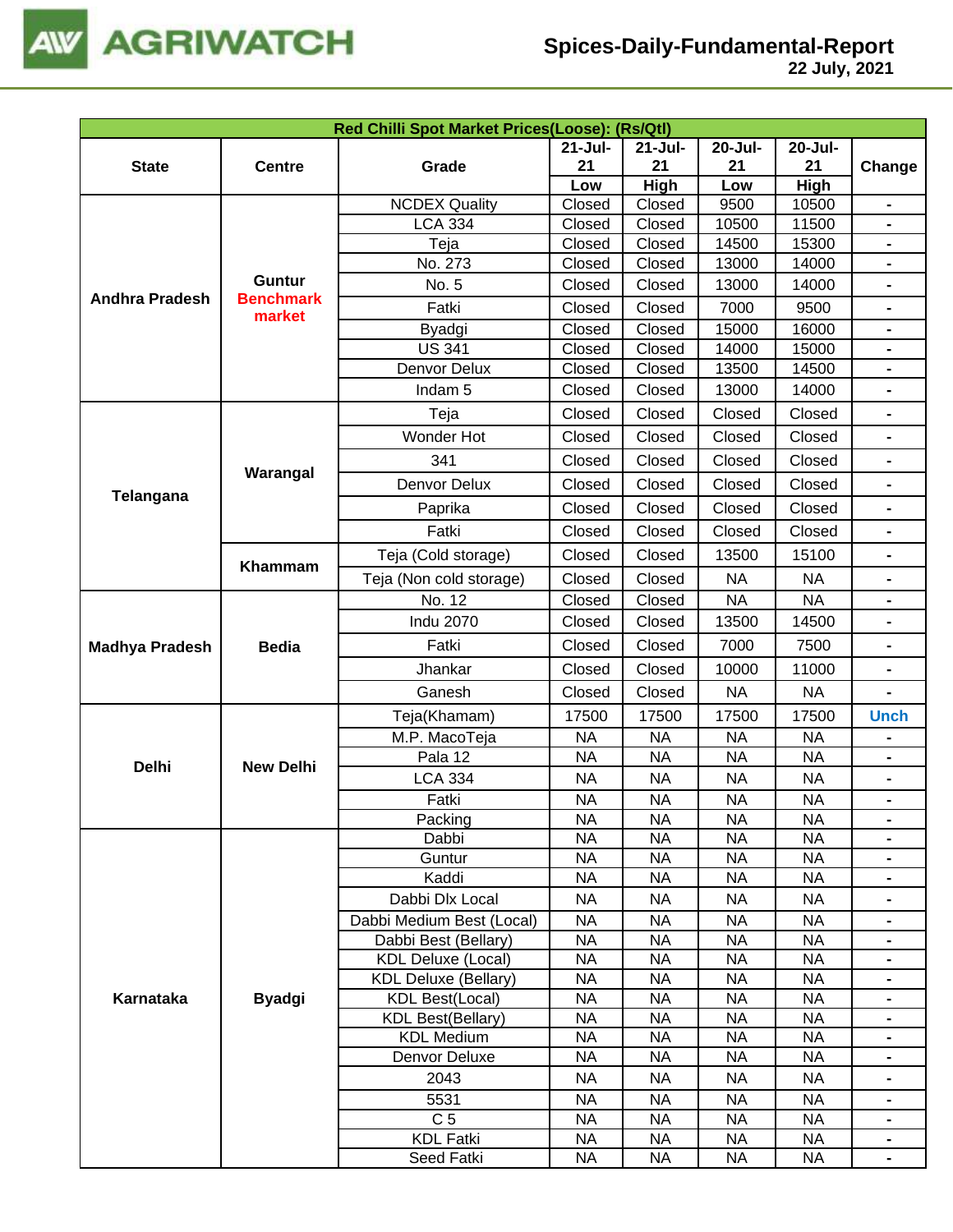

 **22 July, 2021**

| Arrivals & Off-take in bags (1 bag = 45 Kg), (1 bag = $38Kgs$ )* |               |                               |           |           |        |  |  |  |
|------------------------------------------------------------------|---------------|-------------------------------|-----------|-----------|--------|--|--|--|
| <b>State</b>                                                     | <b>Centre</b> | <b>Parameter</b>              | 21-Jul-21 | 20-Jul-21 | Change |  |  |  |
| <b>Andhra Pradesh</b>                                            | Guntur        | Arrivals                      | Closed    | 70000     |        |  |  |  |
|                                                                  |               | Off-take                      | Closed    | 40000     |        |  |  |  |
|                                                                  | Warangal      | Arrivals                      | Closed    | Closed    |        |  |  |  |
| Telangana                                                        | Khammam       | Arrivals (Cold storage) *     | Closed    | 1500      |        |  |  |  |
|                                                                  |               | Arrivals (Non cold storage) * | Closed    | <b>NA</b> |        |  |  |  |
| Karnataka                                                        | <b>Byadgi</b> | Arrivals                      | <b>NA</b> | ΝA        |        |  |  |  |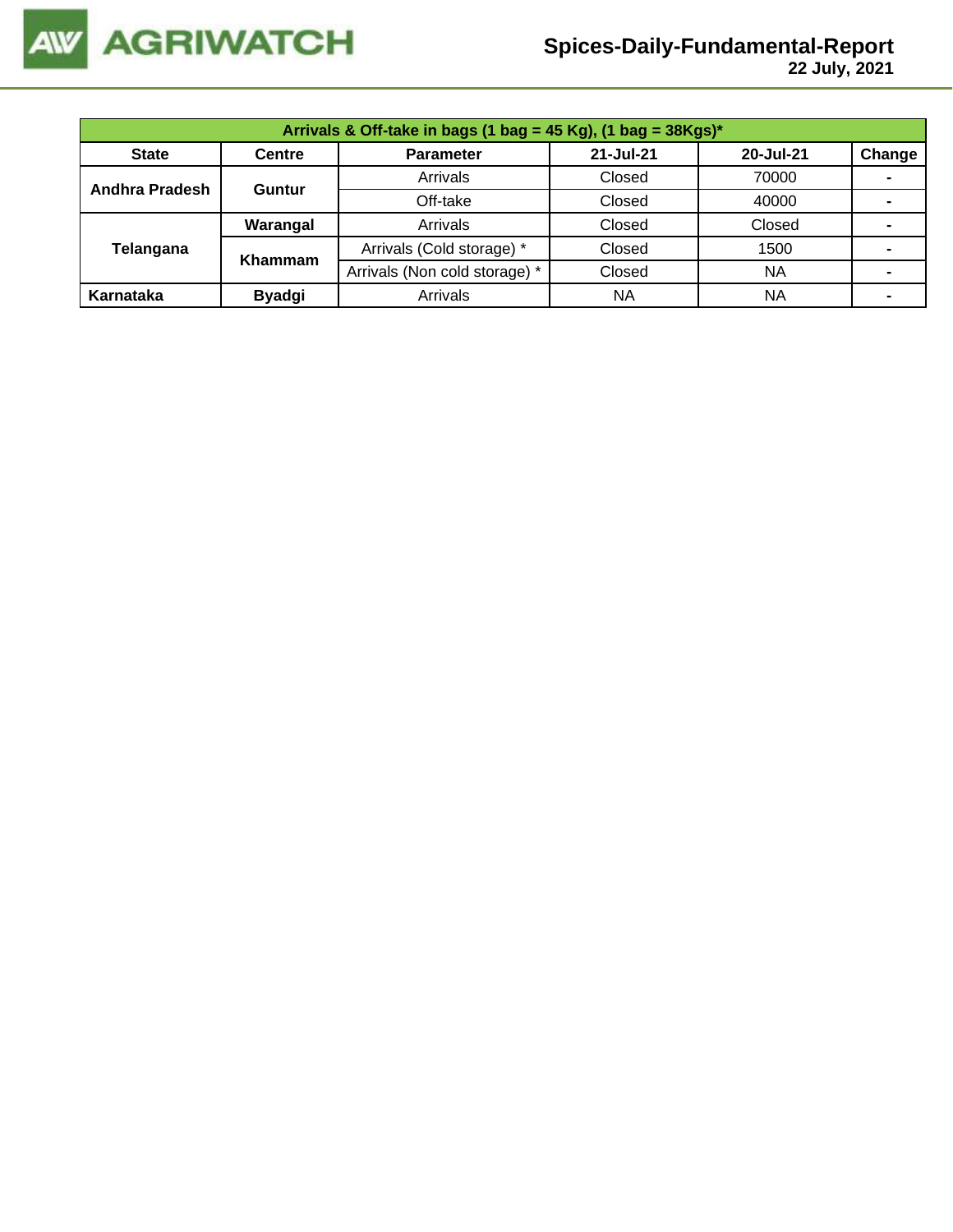

# **TURMERIC**

#### **Fundamentals: Today's Update:**

• Steady sentiment witnessed in the Turmeric spot market on Wednesday. Turmeric market closed due to Eid festival.

- Turmeric sowing in Maharashtra and Telangana, till now 85 to 90% completed, last year it was almost finished. In Maharashtra, lower rainfall reported in Turmeric growing regions, farmers are worried about their planted crops.
- In Maharashtra, Sangli growing regions Turmeric area may go down by 5 10% as other competitive crop like Soyabean, Paddy, Sugarcane prices are higher and short duration crop compared to Turmeric. However, all India actual sowing scenario will come after 20 - 25 days. Current year, Turmeric farmers are also receiving higher prices compared to last year.
- For the 2021-22 marketing period, Agriwatch expected 0.62 lakh MT ending stocks (with increasing exports and domestic consumption), which is lower than 0.98 lakh MT from last year, likely to support prices from the current level.

|                       |                         | <b>Turmeric Spot Market Prices (Loose): (Rs/Qtl)</b> |                        |                        |                              |
|-----------------------|-------------------------|------------------------------------------------------|------------------------|------------------------|------------------------------|
| <b>State</b>          | <b>Centre</b>           | Grade                                                | 21-Jul-21<br>20-Jul-21 |                        | Change                       |
|                       |                         | Nizam quality                                        | Closed                 | 7600                   |                              |
|                       | <b>Nizamabad</b>        | Double polish finger                                 | Closed                 | 8500                   |                              |
| Telangana             | <b>Benchmark market</b> | Gattah (unpolished)                                  | Closed                 | 6800                   | $\blacksquare$               |
|                       |                         | Gattah (double polished)                             | Closed                 | 7900                   | $\blacksquare$               |
|                       | Warangal                | Finger                                               | Closed                 | Closed                 | $\blacksquare$               |
|                       |                         | Round                                                | Closed                 | Closed                 | $\blacksquare$               |
|                       |                         | Finger                                               | Closed                 | 7500                   | $\blacksquare$               |
|                       | <b>Erode</b>            | Gattah                                               | Closed                 | 6800                   |                              |
|                       |                         | Sellem                                               | Closed                 | 7900                   |                              |
| <b>Tamil Nadu</b>     | <b>Coimbatore</b>       | <b>Bulb</b>                                          | <b>NA</b>              | <b>NA</b>              | $\blacksquare$               |
|                       |                         | Finger                                               | <b>NA</b>              | <b>NA</b>              | $\blacksquare$               |
|                       | <b>Salem</b>            | <b>Bulb</b>                                          | <b>NA</b>              | <b>NA</b>              |                              |
|                       |                         | Finger                                               | <b>NA</b>              | <b>NA</b>              | $\blacksquare$               |
|                       |                         | <b>Bulb</b>                                          | Closed                 | 5800                   | $\blacksquare$               |
| <b>Andhra Pradesh</b> | <b>Duggirala</b>        | <b>Bilty</b>                                         | Closed                 | 6322                   | $\blacksquare$               |
|                       |                         | Finger                                               | Closed                 | 5800                   |                              |
|                       |                         | Bilty                                                | Closed                 | 6322                   | $\blacksquare$               |
|                       |                         | Rajpuri/Salem Finger                                 | Closed                 | <b>NA</b>              | $\blacksquare$               |
|                       | Sangli                  | Rajpuri Medium                                       | Closed                 | <b>NA</b>              | $\blacksquare$               |
|                       |                         | Desi Kadappa                                         | Closed                 | <b>NA</b>              | $\blacksquare$               |
|                       |                         | Salem Powder                                         | $\overline{\text{NR}}$ | $\overline{\text{NR}}$ | $\blacksquare$               |
|                       |                         | Mini Salem                                           | <b>NR</b>              | <b>NR</b>              |                              |
| <b>Maharashtra</b>    | <b>Basmat</b>           | Super Salem                                          | <b>NR</b>              | <b>NR</b>              | $\blacksquare$               |
|                       |                         | <b>Gattah Powder</b>                                 | <b>NR</b>              | <b>NR</b>              | $\blacksquare$               |
|                       |                         | <b>Gattah Premium</b>                                | <b>NR</b>              | <b>NR</b>              | $\blacksquare$               |
|                       |                         | <b>Turmeric Finger Polished</b>                      | Closed                 | 7500                   | $\qquad \qquad \blacksquare$ |
|                       | <b>Nanded</b>           | <b>Turmeric Bulb Polished</b>                        | Closed                 | 6500                   | $\blacksquare$               |
|                       |                         | <b>Turmeric Mix</b>                                  | Closed                 | 6700                   | $\blacksquare$               |
|                       |                         | Gattah                                               | 8600                   | 8600                   | <b>Unch</b>                  |
| <b>Delhi</b>          | <b>Delhi</b>            | Mini Salem                                           | 9500                   | 9500                   | <b>Unch</b>                  |
|                       |                         | <b>Finger Single Polished</b>                        | 8600                   | 8600                   | <b>Unch</b>                  |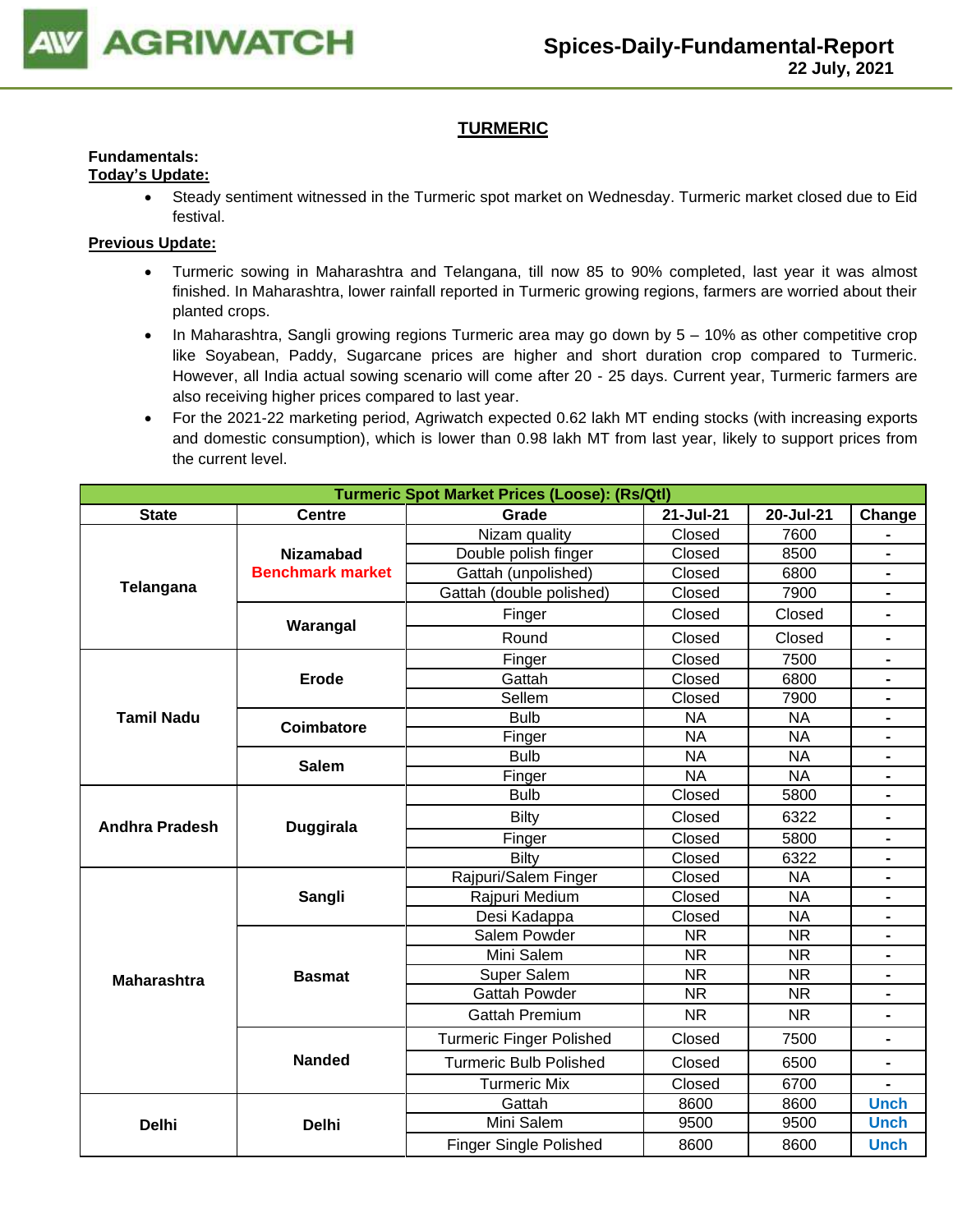

 **22 July, 2021**

|                       |                                                                                                 | <b>Finger Double Polished</b> | 9500      | 9500      | <b>Unch</b>          |  |
|-----------------------|-------------------------------------------------------------------------------------------------|-------------------------------|-----------|-----------|----------------------|--|
| <b>State</b>          | Arrival & Off-take in bags $*(1 \text{ bag} = 75 \text{ Kg}),\#(1 \text{ bag} = 60 \text{ Kg})$ |                               |           |           |                      |  |
|                       | <b>Centre</b>                                                                                   | <b>Parameter</b>              | 21-Jul-21 | 20-Jul-21 | Change               |  |
|                       | <b>Nizamabad</b>                                                                                | Arrival                       | Closed    | 2000      |                      |  |
| Telangana             |                                                                                                 | Off-take                      | Closed    | 2000      |                      |  |
|                       | Warangal                                                                                        | Arrival                       | Closed    | Closed    |                      |  |
|                       | Erode                                                                                           | Arrival                       | Closed    | 2000      |                      |  |
| <b>Tamil Nadu</b>     |                                                                                                 | Off-take                      | Closed    | 2000      |                      |  |
|                       | Coimbatore                                                                                      | Arrival                       | NA.       | NA.       |                      |  |
|                       | <b>Salem</b>                                                                                    | Arrival*                      | NA.       | <b>NA</b> |                      |  |
| <b>Andhra Pradesh</b> | <b>Duggirala</b>                                                                                | Arrival*                      | Closed    | 250       |                      |  |
|                       | Sangli                                                                                          | Arrival#                      | Closed    | NA.       |                      |  |
| <b>Maharashtra</b>    | <b>Basmat</b>                                                                                   | Arrival*                      | NR.       | NR.       |                      |  |
|                       | <b>Nanded</b>                                                                                   | Arrival                       | Closed    | 3000      | $\blacksquare$       |  |
|                       |                                                                                                 |                               |           |           | <b>Arrival * Qtl</b> |  |

#### **NCDEX-FUTURES MARKET**

| <b>Turmeric</b> |                          |       |       |        |              |               |             |       |               |
|-----------------|--------------------------|-------|-------|--------|--------------|---------------|-------------|-------|---------------|
| <b>Contract</b> | +/-\$                    | Open  | High  | Low    | <b>Close</b> | <b>Volume</b> | Vol. Change | ΟI    | OI Change     |
| July-21         | $\overline{\phantom{a}}$ | $- -$ | $- -$ | $- -$  | $- -$        | $- -$         | $- -$       | $- -$ | $- -$         |
| <b>Aug-21</b>   | $- -$                    | $- -$ | $- -$ | $\sim$ | $- -$        | $- -$         | $- -$       | $- -$ | $\sim$ $\sim$ |
| Sep-21          | $\sim$ $\sim$            | $- -$ | $- -$ | $\sim$ | $- -$        | $\sim$ $\sim$ | $- -$       | --    | --            |

| <b>Spread</b> | July-21       | <b>Aug-21</b>            | <b>Sep-21</b>            |
|---------------|---------------|--------------------------|--------------------------|
| <b>Basis</b>  | $- -$         | $- -$                    | $- -$                    |
| July-21       | $\sim$ $\sim$ | $\overline{\phantom{m}}$ | $\overline{\phantom{a}}$ |
| Aug-21        | $- -$         | $\sim$ $\sim$            | $\overline{\phantom{a}}$ |

NB: Spot prices used for spread calculation is the basis Nizamabad for Nizam grade. Basis = Spot prices– Near month futures.

#### **NCDEX- STOCK POSITION**

| <b>Stocks</b>    | <b>Demat</b> | <b>In-Process</b> | Total      |
|------------------|--------------|-------------------|------------|
|                  | 19.07.2021   | 19.07.2021        | 19.07.2021 |
| Sangli           | 1961         |                   | 1961       |
| Erode            | $- -$        | $- -$             | $- -$      |
| <b>Nizamabad</b> | 1344         |                   | 1344       |
| Warangal         | $- -$        | $- -$             | $- -$      |

(**Quantity in MT)**

#### **NCDEX Turmeric EED Wise Stock Position (Qty in MT) on 12th July, 2021**

| <b>EED</b>   | Sangli (Desi<br>Cuddapah) | <b>Sangli</b><br>(Rajapore) | <b>Nizamabad</b> | <b>Nizamabad</b><br>(Farmer Polished) | <b>Basmat</b><br>(Salem) | <b>Total</b> |
|--------------|---------------------------|-----------------------------|------------------|---------------------------------------|--------------------------|--------------|
| 10-Aug-21    | $-$                       | 340                         | 0                | $\overline{\phantom{a}}$              | $\overline{\phantom{a}}$ | 340          |
| 10-Sep-21    | $- -$                     | 317                         | 120              | $\sim$ $\sim$                         | $\sim$ $\sim$            | 437          |
| 10-Oct-21    | $\sim$ $\sim$             | 238                         | 778              | $\overline{\phantom{a}}$              | $\sim$ $\sim$            | 1016         |
| $10$ -Nov-21 | $-$                       | 896                         | 190              | $\sim$ $\sim$                         | $- -$                    | 1086         |
| $10$ -Dec-21 | $\sim$ $\sim$             | 169                         | 166              | $\overline{\phantom{a}}$              | $- -$                    | 335          |
| $10$ -Jan-22 | $- -$                     | $- -$                       | 90               | $\sim$ $\sim$                         | $\sim$ $\sim$            | 90           |
| <b>Total</b> | $- -$                     | 1960                        | 1344             | $\sim$                                | $\sim$                   | 3304         |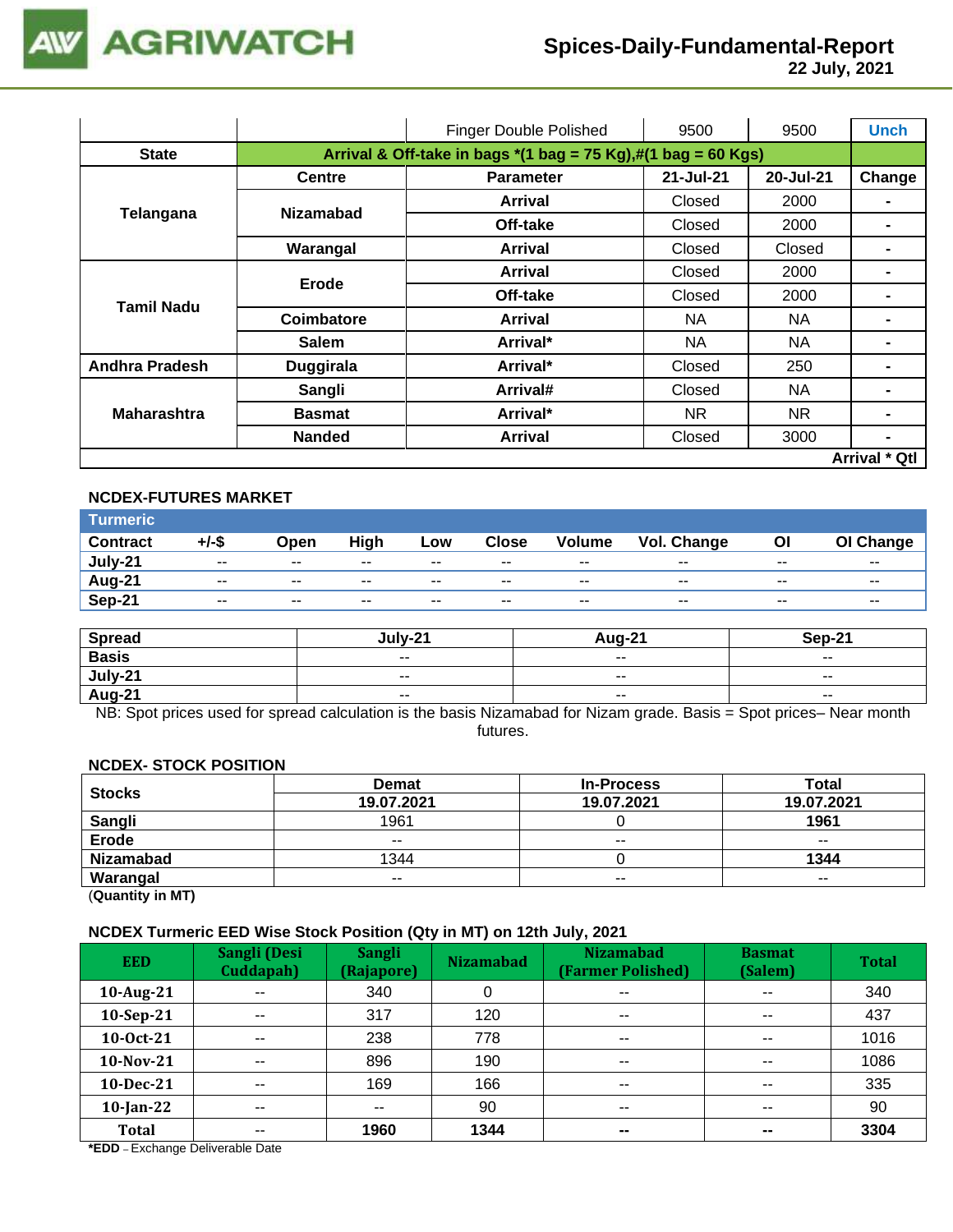

# **BLACK PEPPER**

#### **Fundamentals: Today's Update:**

- Continued steady sentiment witnessed in the Black pepper market on Wednesday.
- As of 20th July, new pepper 500 G/L traded at Rs.39,000/-qtl, steady from the previous day.
- Vietnam Pepper prices today (July 21) adjusted down 500 VND/kg in some places. According to the survey, the purchasing price is currently in the range of 71,000 - 75,500 VND/kg. Specifically, Gia Lai province continues to reduce 500 VND/kg, currently purchasing at 71,000 VND/kg. This is also the lowest price at the moment. Similarly, the two provinces of Dak Lak and Dak Nong both decreased by 500 dong/kg compared to yesterday, adjusting the transaction to the general level of 73,000 dong/kg. The remaining local did not record any new changes compared to yesterday. Currently, Ba Ria - Vung Tau witnessed the highest price of 75,500 VND/kg.

- As per trade information, Sri Lankan pepper production will increase by 25% in 2021 to 25,000 tons. Meanwhile, Sri Lanka's domestic pepper consumption is reported at only 12,000 tons. Therefore, the possibility of a large amount of Sri Lankan pepper imported into India is very high and put cap on prices.
- As per trade information, the amount of Sri Lankan pepper entered the domestic market from January to April 2021 was 4,000 tons, the highest level recorded in the past three years.
- According to VPA, Vietnam's pepper exports in June 2021 reached 34,000 tons, worth \$120 million, up 21.6% in volume and 25.2% in value compared to May 2021. compared to June 2020 increased by 68.5% in volume and 156.9 % in value.
- Generally in the first 6 months of 2021, Vietnam's pepper exports are estimated at 155,000 tons, worth 500 million USD, down 6.7% in volume, but up 40.6% in value over the same period in 2020.
- Continuous supply in the spot market pressurizes the prices at higher levels.
- The decrease in supply in Vietnam is the main reason for pushing up world pepper prices in recent years and the price level is currently at the highest level since the end of 2017 until now.
- Vietnamese government has asked farmers not to expand the pepper crop to avoid oversupply in the market. Currently, Vietnam pepper prices moving in the range of 71,000 - 74,500 VND/kg compared to last year same period 49,500 - 51,000 VND/kg.
- In Malaysia, pepper farmers are now almost unable to harvest and sell their products to the market, even though it is the main time, due to the complicated harvest developments of the pandemic. In Brazil, pepper production is forecast to decline sharply in 2021 as the country is likely to face a severe drought from June to September. This is forecast to be the worst drought in 91 years.
- According to the International Pepper Organization (IPC), Vietnam's 2021 pepper harvest will reach 180,000 MT, down 40,000 tons compared to the previous forecast, and 60,000 tons lower (down 25%) compared to with the 2020 harvest.
- According to International Pepper Organization (IPC), in 2021, global pepper production is expected to reach 555 thousand tons, down 21 thousand tons compared to 2020 (576 thousand tons).
- Global pepper exports in 2020 recorded a slight increase of 2% at 481 thousand tons. The top three exporters are Vietnam, Brazil and Indonesia with a total market share of 89%.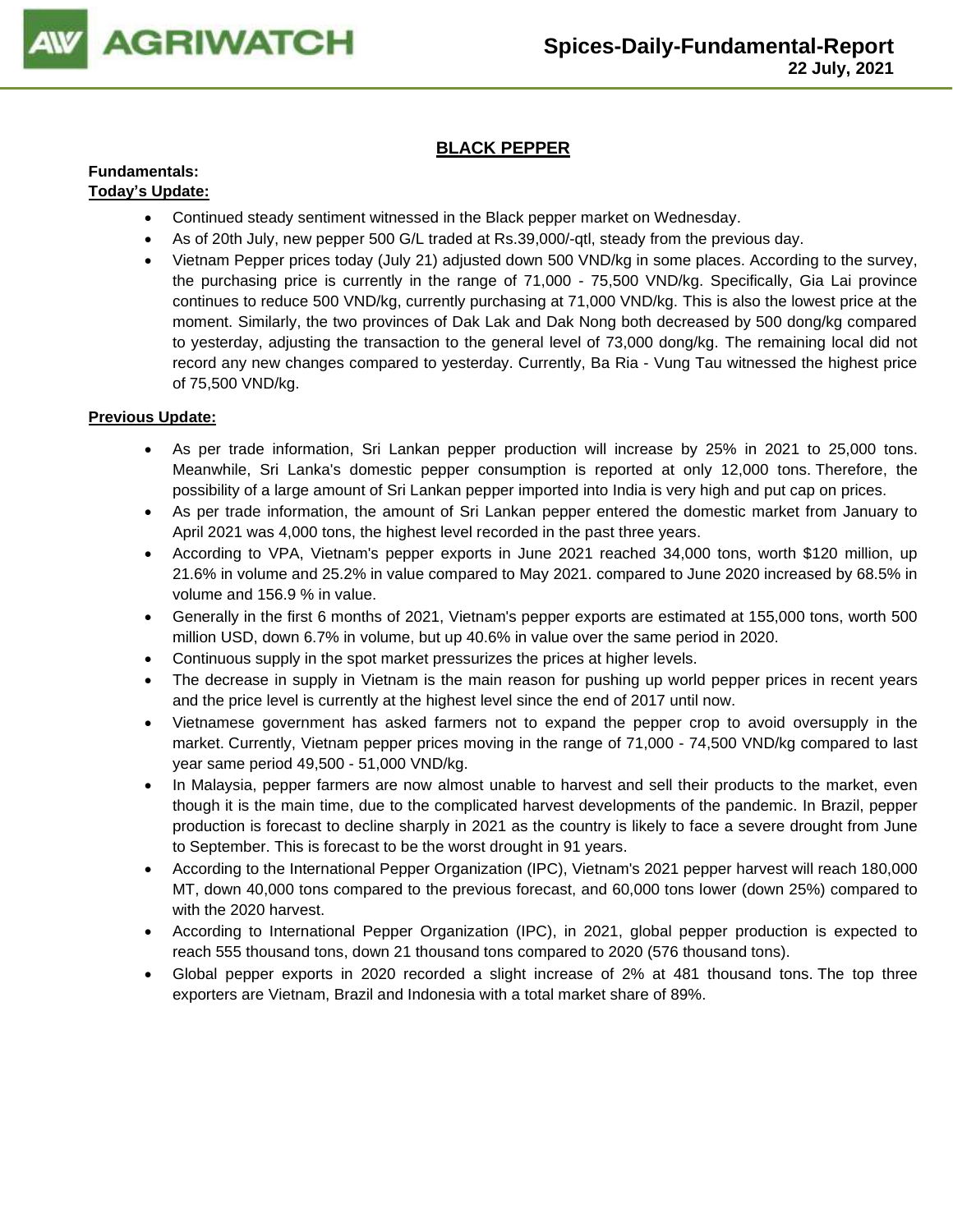|              | <b>Black Pepper Spot Market Prices (Loose): (Rs/Qtl)</b> |                                        |           |           |             |  |  |  |  |
|--------------|----------------------------------------------------------|----------------------------------------|-----------|-----------|-------------|--|--|--|--|
| <b>State</b> | <b>Centre</b>                                            | Grade                                  | 21-Jul-21 | 20-Jul-21 | Change      |  |  |  |  |
| Kerala       | Kochi                                                    | Ungarbled                              | Closed    | 40000     | --          |  |  |  |  |
|              | <b>Benchmark market</b>                                  | Garbled                                | Closed    | 42000     | --          |  |  |  |  |
| Karnataka    | Chikkamagaluru                                           | Ungarbled                              | Closed    | 39700     | --          |  |  |  |  |
|              |                                                          | Unpolished                             | 42500     | 42500     | <b>Unch</b> |  |  |  |  |
| <b>Delhi</b> | <b>New Delhi</b>                                         | 550 GL                                 | 43000     | 43000     | <b>Unch</b> |  |  |  |  |
|              |                                                          | Number 11.5                            | 46000     | 46000     | <b>Unch</b> |  |  |  |  |
|              |                                                          | <b>Arrivals &amp; Off-take in Tons</b> |           |           |             |  |  |  |  |
| <b>State</b> | <b>Centre</b>                                            | <b>Parameter</b>                       | 21-Jul-21 | 20-Jul-21 | Change      |  |  |  |  |
| Kerala       | Kochi                                                    | Arrivals                               | Closed    | 25        | --          |  |  |  |  |
|              |                                                          | Off-take                               | Closed    | 25        | --          |  |  |  |  |

|             | <b>Black Pepper FOB Prices (USD/MT)</b> |                          |                                           |                                            |                                        |                              |  |  |  |  |
|-------------|-----------------------------------------|--------------------------|-------------------------------------------|--------------------------------------------|----------------------------------------|------------------------------|--|--|--|--|
| <b>Date</b> | Brazil<br><b>ASTA 570</b>               | ex Kochi<br>(India) ASTA | Lampung<br>(Indonesia)<br><b>ASTA 570</b> | Kuching (Sarawak,<br><b>Malaysia) ASTA</b> | <b>Ho Chi Minh</b><br>(Vietnam) 500g/l | Ho Chi<br><b>Minh 550g/l</b> |  |  |  |  |
| 12/07/21    | 4000                                    | 5633                     | 3827                                      | 4985                                       | 3800                                   | 3900                         |  |  |  |  |
| 13/07/21    | 4000                                    | 5636                     | 3827                                      | 4985                                       | 3800                                   | 3900                         |  |  |  |  |
| 14/07/21    | 4000                                    | 5633                     | 3825                                      | 4985                                       | 3800                                   | 3900                         |  |  |  |  |
| 15/07/21    | 4000                                    | 5634                     | 3823                                      | 4985                                       | 3800                                   | 3900                         |  |  |  |  |
| 16/07/21    | 4000                                    | 5630                     | 3819                                      | 5110                                       | 3800                                   | 3900                         |  |  |  |  |
| 19/07/21    | 4000                                    | 5610                     | 3817                                      | 5110                                       | 3800                                   | 3900                         |  |  |  |  |
| 20/07/21    | 4000                                    | 5630                     | 3817                                      | 5110                                       | 3800                                   | 3900                         |  |  |  |  |
| 21/07/21    | 4000                                    |                          | 3809                                      | 5110                                       | 3800                                   | 3900                         |  |  |  |  |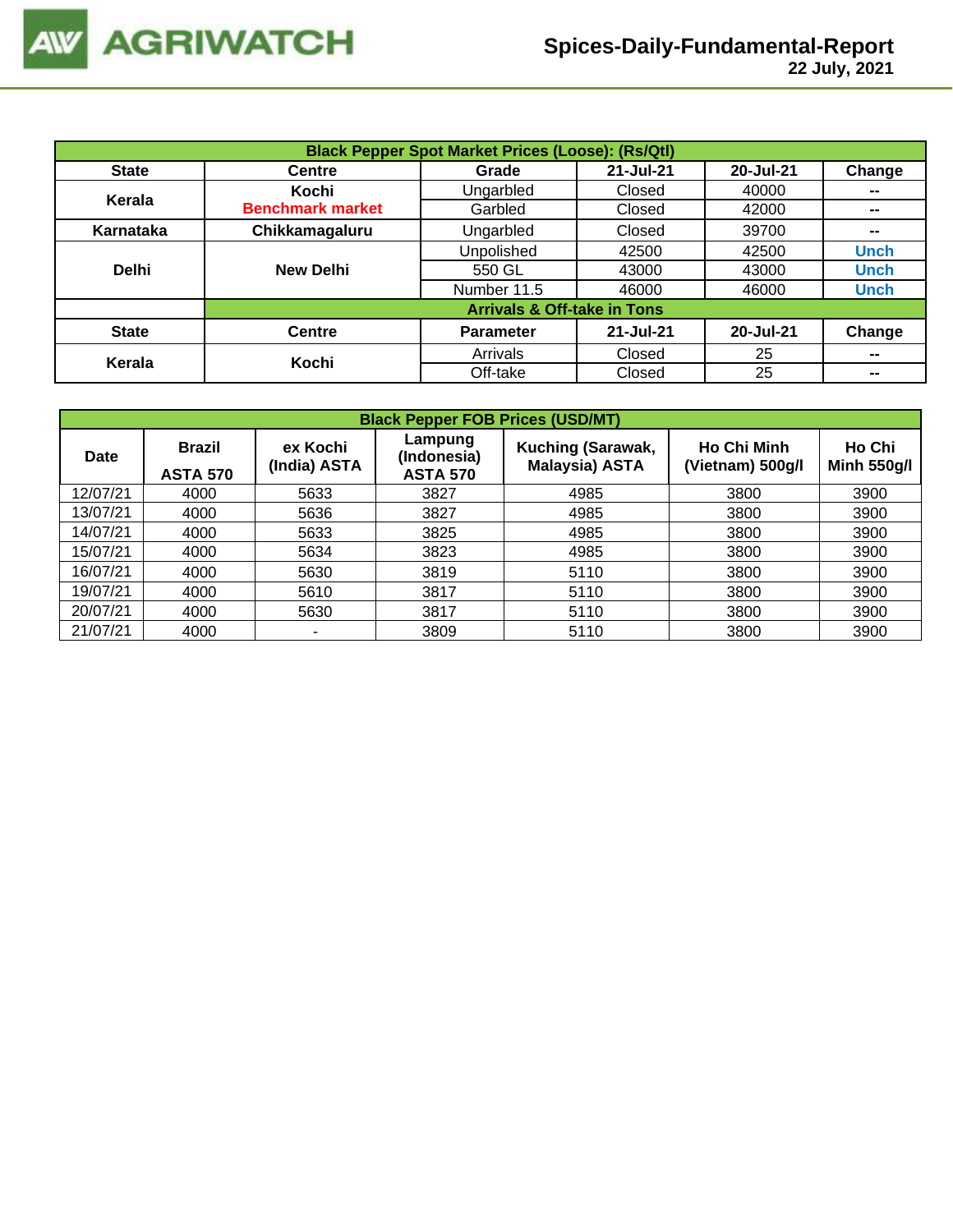

# **JEERA (CUMIN SEED)**

# **Fundamentals:**

# **Today's Update:**

- Mixed sentiment witnessed in Jeera Unjha spot market on Wednesday.
- As we expected earlier, domestic buyers and exporters reported active in the spot market from lower prices level.

- Lower supply reported as farmers are only interested to releasing their stocks at higher prices level.
- Export demand continuing at the Unjha spot market.
- *As per the Agriwatch production estimate, Jeera production for 2021-22 (marketing period) is estimated at 391,801 MT (around 71 lakh bags each of 55 kg) compared to last year's 451,451 MT (82 lakh bags).*

|              |                          | Jeera (Cumin Seed) Spot Market Prices (Loose): (Rs/Qtl) |           |           |                |
|--------------|--------------------------|---------------------------------------------------------|-----------|-----------|----------------|
| <b>State</b> | <b>Centre</b>            | Grade                                                   | 21-Jul-21 | 20-Jul-21 | Change         |
| Gujarat      | Unjha                    | Local                                                   | 12800     | 12800     | <b>Unch</b>    |
|              | <b>Benchmark</b>         | <b>NCDEX Quality</b>                                    | 14200     | 14200     | <b>Unch</b>    |
|              | market                   | Poojari type /Machine Cut                               | 15100     | 15100     | <b>Unch</b>    |
|              |                          | 1% Singapore                                            | 13650     | 13650     | <b>Unch</b>    |
|              | <b>Mundra Port (FoR)</b> | 2% Singapore                                            | 13400     | 13400     | <b>Unch</b>    |
|              |                          | 1 % European                                            | 14150     | 14150     | <b>Unch</b>    |
|              |                          | 2% European                                             | 13900     | 13900     | <b>Unch</b>    |
|              | Rajkot                   | Local                                                   | <b>NA</b> | <b>NA</b> |                |
|              | Patan                    | Local                                                   | Closed    | 12500     | $\blacksquare$ |
|              | <b>Dhrol</b>             | Local                                                   | <b>NA</b> | 12075     | $\blacksquare$ |
|              | Gondal                   | Local                                                   | Closed    | 13055     |                |
|              | Jodhpur                  | Local                                                   | 13600     | 13000     | 600            |
| Rajasthan    | <b>Merta City</b>        | Local                                                   | 13500     | 14500     | $-1000$        |
|              | <b>Nagaur</b>            | Local                                                   | 13400     | 13400     | <b>Unch</b>    |
|              | <b>Anandpur Kalu</b>     | Local                                                   | 13000     | <b>NR</b> | $\blacksquare$ |
|              |                          | Ganesh                                                  | 14500     | 14500     | <b>Unch</b>    |
| <b>Delhi</b> | <b>New Delhi</b>         | Poojari type / Machine Cut                              | 15500     | 15500     | <b>Unch</b>    |
|              |                          | Arrival & Off-take in bags (1 bag = 55 kg)              |           |           |                |
| <b>State</b> | <b>Centre</b>            | <b>Parameter</b>                                        | 21-Jul-21 | 20-Jul-21 | Change         |
|              |                          | Arrival                                                 | 5000      | 4000      | 1000           |
|              | Unjha                    | Off-take                                                | 5000      | 4000      | 1000           |
|              | Rajkot                   | Arrival*                                                | <b>NA</b> | <b>NA</b> |                |
| Gujarat      | Patan                    | Arrival*                                                | Closed    | 18        |                |
|              | <b>Dhrol</b>             | Arrival*                                                | <b>NA</b> | 59        | $\blacksquare$ |
|              | Gondal                   | Arrival                                                 | Closed    | 1062      |                |
|              | Jodhpur                  | Arrival                                                 | 1100      | 1500      | $-400$         |
|              | <b>Merta City</b>        | Arrival                                                 | 3000      | 3000      | <b>Unch</b>    |
| Rajasthan    | <b>Nagaur</b>            | Arrival                                                 | 1200      | 1200      | <b>Unch</b>    |
|              | <b>Anandpur Kalu</b>     | Arrival                                                 | 100       | <b>NR</b> |                |
|              |                          |                                                         |           |           | Arrival * Qtl  |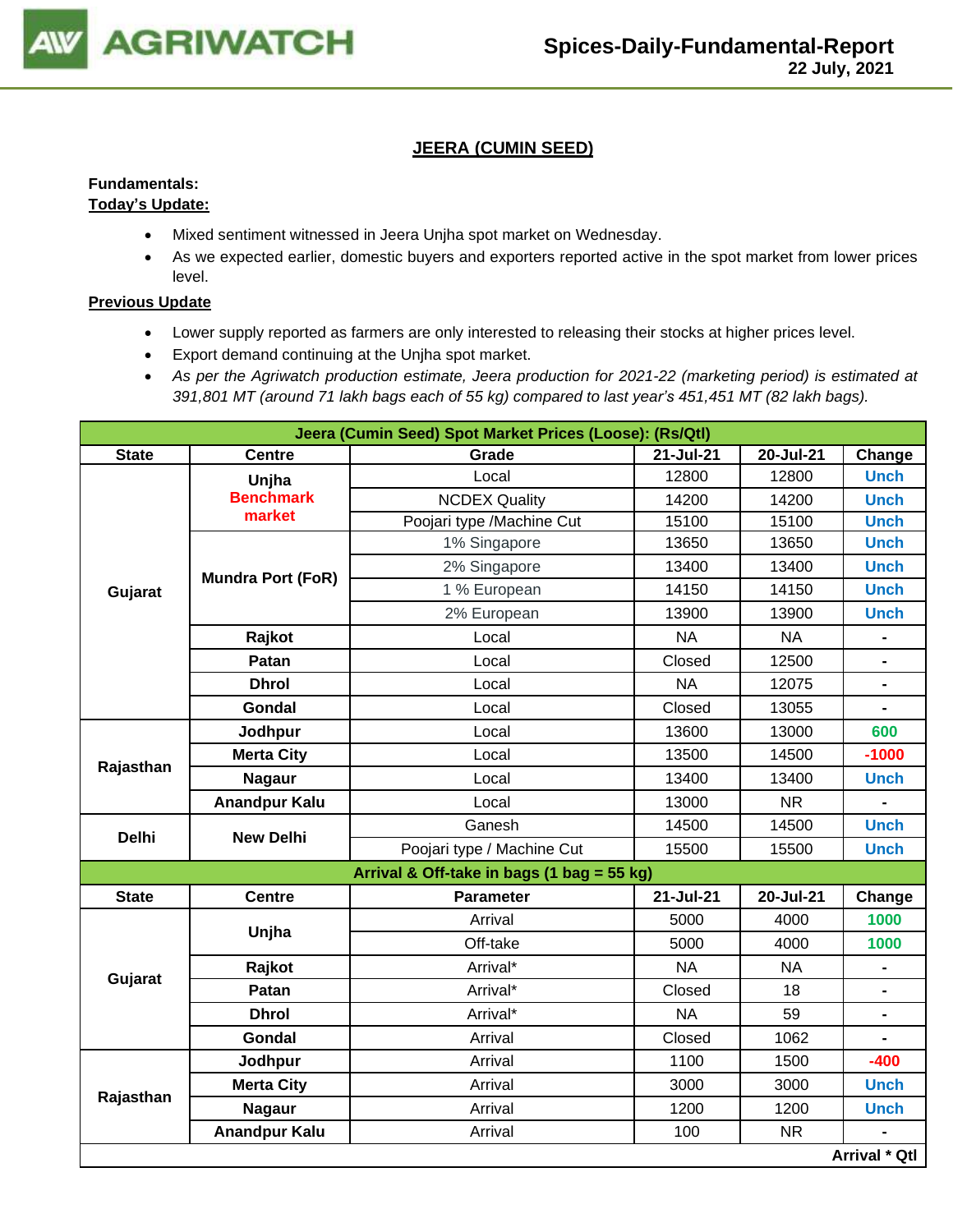#### **NCDEX-FUTURES MARKET**

| <b>Jeera (Cumin Seed)</b> |          |       |             |                          |              |               |                    |       |           |
|---------------------------|----------|-------|-------------|--------------------------|--------------|---------------|--------------------|-------|-----------|
| <b>Contract</b>           | $+/-$ \$ | Open  | <b>High</b> | Low                      | <b>Close</b> | <b>Volume</b> | <b>Vol. Change</b> | ΟI    | OI Change |
| July-21                   | $- -$    | $- -$ | $- -$       | $-$                      | $- -$        | $- -$         | $- -$              | --    | $- -$     |
| Aug-21                    | --       | $- -$ | $- -$       | $\overline{\phantom{a}}$ | $- -$        | $- -$         | $- -$              | $- -$ | --        |
| Sep-21                    | $- -$    | $- -$ | $- -$       | $- -$                    | $- -$        | $- -$         | $- -$              | $- -$ | $- -$     |

| <b>Spread</b> | lulv-21                  | <b>Aug-21</b>            | Sep-21                   |
|---------------|--------------------------|--------------------------|--------------------------|
| <b>Basis</b>  | $\overline{\phantom{a}}$ | $\sim$ $\sim$            | $\overline{\phantom{a}}$ |
| July-21       | $\overline{\phantom{a}}$ | $\overline{\phantom{a}}$ | $\sim$ $\sim$            |
| <b>Aug-21</b> | $\sim$ $\sim$            | $\sim$ $\sim$            | $- -$                    |

NB: Spread was done by taking Spot prices at Unjha or NCDEX Quality. Basis = Spot prices– Near month futures.

#### **NCDEX- STOCK POSITION**

|                      | <b>Demat</b> | <b>In-Process</b> | Total          |  |
|----------------------|--------------|-------------------|----------------|--|
| <b>Stocks</b>        | 19.07.2021   | 19.07.2021        | 19.07.2021     |  |
| <b>Jodhpur</b>       | $- -$        | $- -$             | $\blacksquare$ |  |
| Uniha                | 4500         |                   | 4500           |  |
| $\sim$ $\sim$ $\sim$ |              |                   |                |  |

(**Quantity in MT)**

#### **NCDEX Jeera (Cumin Seed) EED Wise Stock Position Qty in MT on 12th July, 2021**

| EED          | <b>Jodhpur</b> | Unjha | <b>Total</b> |
|--------------|----------------|-------|--------------|
| 10-Sep-21    | $- -$          | 1466  | 1466         |
| 10-Oct-21    | $- -$          | 2445  | 2445         |
| 10-Nov-21    | $- -$          | 329   | 329          |
| 10-Dec-21    | $- -$          | 213   | 213          |
| 10-Jan-22    | $- -$          | 42    | 42           |
| <b>Total</b> | $- -$          | 4495  | 4495         |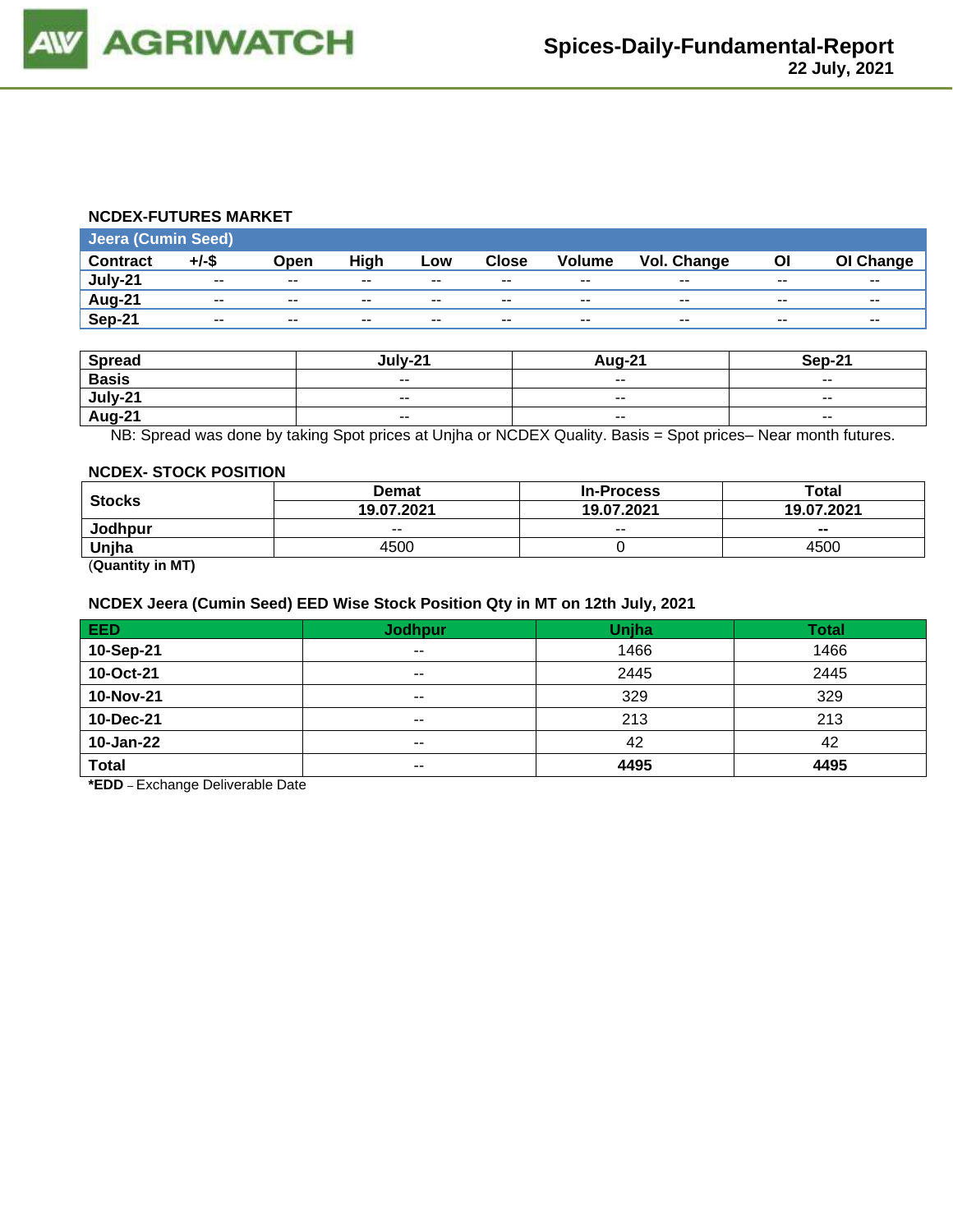

# **CARDAMOM**

#### **Fundamentals**

### **Today's Update:**

• Firm sentiment witnessed in Cardamom spot market on Wednesday. Kochi market closed due to Eid festival.

- Cardamom planters are releasing their produce at current prices level put cap on prices.
- India's production for the coming marketing year 2021-22 (which will start from August officially) expected better around 30,000 MT also put the cap on prices.
- Cardamom planters were received higher prices last two years, therefore, they are taking care of their plants and favourable weather condition, is the main reason for expecting good crop in the coming year.
- As we expected earlier, the new Cardamom supply pressurizes the prices from higher levels due to increased production.
- Agriwatch estimates for 2020-21, India's Cardamom production would be around 22,000 23,000 MT, due to favourable weather conditions. Last year it was 19,000 – 20,000 MT.

| <b>Small Cardamom Spot Market Prices (Loose): (Rs/Kg)</b> |                         |                                            |           |           |                |  |  |
|-----------------------------------------------------------|-------------------------|--------------------------------------------|-----------|-----------|----------------|--|--|
| <b>State</b>                                              | <b>Auction Price</b>    |                                            | 21-Jul-21 | 20-Jul-21 | Change         |  |  |
| Kerala                                                    | <b>Kochi</b>            | <b>Max price</b>                           | <b>NA</b> | 1672      |                |  |  |
|                                                           | <b>Benchmark market</b> | Avg. Price                                 | <b>NA</b> | 1129      | $\blacksquare$ |  |  |
|                                                           |                         | <b>Medium</b>                              | 1050      | 1000      | 50             |  |  |
|                                                           |                         | 6.5 (Bold)                                 | 1150      | 1100      | 50             |  |  |
| <b>Delhi</b>                                              | <b>New Delhi</b>        | 7 (Bold)                                   | 1400      | 1350      | 50             |  |  |
|                                                           |                         | 7.5 (Bold)                                 | 1650      | 1600      | 50             |  |  |
|                                                           |                         | 8 (Bold)                                   | 2000      | 1950      | 50             |  |  |
|                                                           |                         | Large Cardamom Spot Market Prices: (Rs/Kg) |           |           |                |  |  |
|                                                           | Singtam                 | <b>Badadana</b>                            | <b>NA</b> | <b>NA</b> | $\blacksquare$ |  |  |
| <b>Sikkim</b>                                             | Singtam                 | <b>Chotadana</b>                           | <b>NA</b> | <b>NA</b> | $\blacksquare$ |  |  |
|                                                           | Gangtok                 | <b>Badadana</b>                            | <b>NA</b> | <b>NA</b> | $\blacksquare$ |  |  |
|                                                           | Gangtok                 | Chotadana                                  | NA        | NA        | $\blacksquare$ |  |  |
|                                                           | <b>Siliguri</b>         | <b>Badadana</b>                            | <b>NA</b> | <b>NA</b> | -              |  |  |
| <b>West Bengal</b>                                        | Siliguri                | Chotadana                                  | <b>NA</b> | <b>NA</b> | $\blacksquare$ |  |  |
| Arrival & Off-take in Kg                                  |                         |                                            |           |           |                |  |  |
| <b>State</b>                                              | <b>Parameter</b>        | <b>Centre</b>                              | 21-Jul-21 | 20-Jul-21 | Change         |  |  |
| Kerala                                                    | Kochi                   | <b>Arrivals</b>                            | <b>NA</b> | 46827     | $\blacksquare$ |  |  |
|                                                           |                         | Off-take                                   | NA.       | 46696     | $\blacksquare$ |  |  |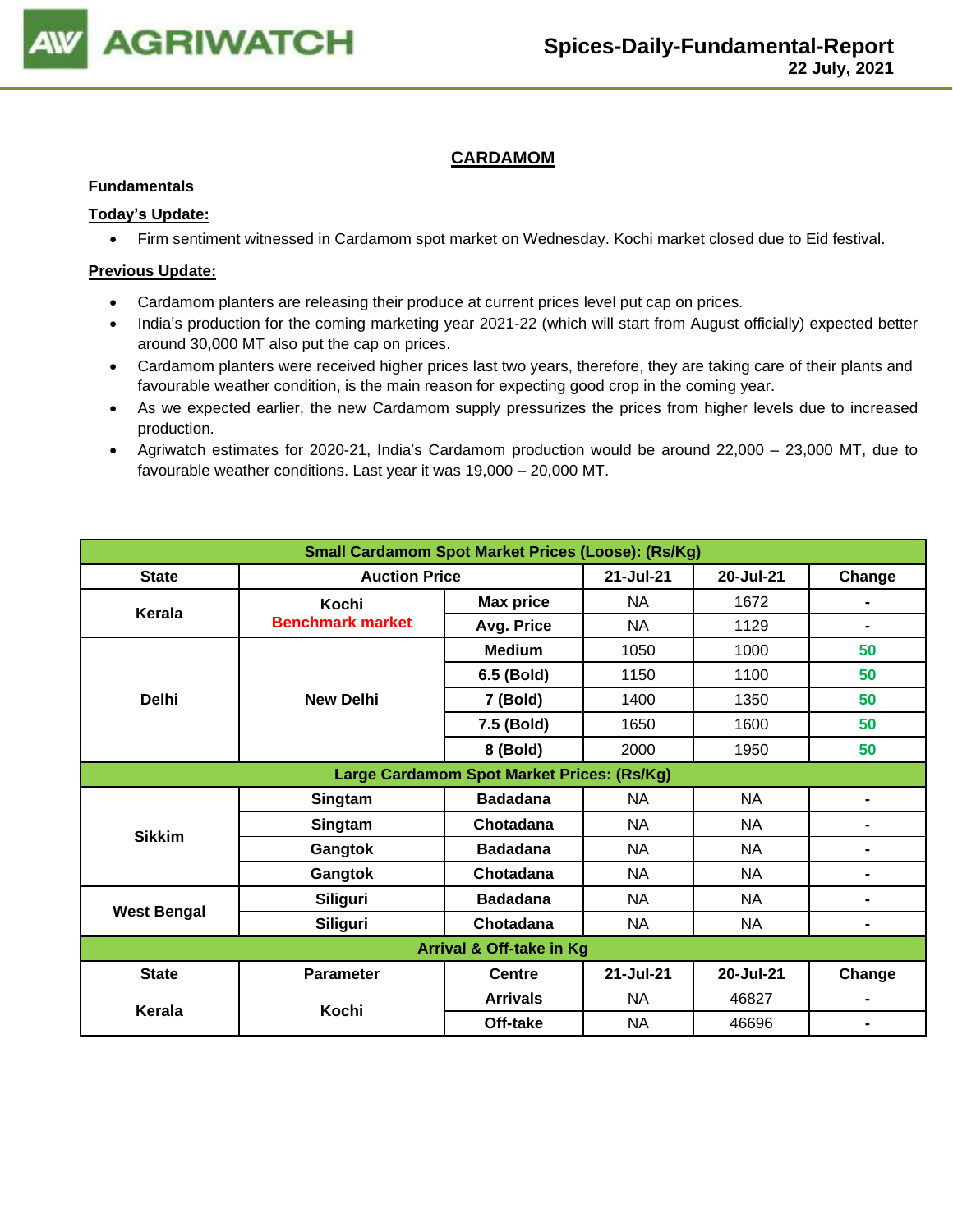

### **MCX-FUTURES MARKET**

| <b>Cardamom</b> |          |       |       |       |              |                          |             |           |                          |
|-----------------|----------|-------|-------|-------|--------------|--------------------------|-------------|-----------|--------------------------|
| <b>Contract</b> | $+/-$ \$ | Open  | High  | Low   | <b>Close</b> | <b>Volume</b>            | Vol. Change | <b>OI</b> | OI Change                |
| July-21         | $-$      | $- -$ | $- -$ | $- -$ | $- -$        | $- -$                    | $- -$       | $- -$     | $- -$                    |
| Aug-21          | $-$      | $-$   | $- -$ | $-$   | $-$          | $\overline{\phantom{a}}$ | $- -$       | $- -$     | $\overline{\phantom{a}}$ |
| Sep-21          | $-$      | $- -$ | $-$   | $-$   | $-$          | $\overline{\phantom{a}}$ | $- -$       | $- -$     | $\sim$ $\sim$            |

| <b>Spread</b>     | July-21                                        | <b>Aug-21</b>            | Sep-21                   |
|-------------------|------------------------------------------------|--------------------------|--------------------------|
| <b>Basis</b>      | $\overline{\phantom{a}}$                       | $\overline{\phantom{a}}$ | $- -$                    |
| July-21<br>Aug-21 | $\overline{\phantom{a}}$                       | $-$                      | $\overline{\phantom{a}}$ |
|                   | $\hspace{0.1mm}-\hspace{0.1mm}-\hspace{0.1mm}$ | $\overline{\phantom{a}}$ | $\overline{\phantom{a}}$ |

NB: Spread was done by taking Spot prices of Average quality prices. Basis = Spot prices– Near month futures.

#### **MCX- STOCK POSITION**

| <b>Stocks</b>                     | <b>Demat</b>             | <b>In-Process</b>        | Total                    |  |
|-----------------------------------|--------------------------|--------------------------|--------------------------|--|
|                                   | 19.07.2021               | 19.07.2021               | 19.07.2021               |  |
| Vandanmedu                        | $\overline{\phantom{0}}$ | $\overline{\phantom{0}}$ | $\overline{\phantom{0}}$ |  |
| T.N.(Bodi)                        | $-$                      | $- -$                    | $- -$                    |  |
| $\overline{\phantom{a}}$<br>----- |                          |                          |                          |  |

(**Quantity in MT)**

### **MCX Cardamom EED Wise Stock Position Qty in MT on 12th July, 2021**

| EED   | Vandanmedu | $\overline{ }$<br>- 40<br>воон | . .<br>Гоtal |
|-------|------------|--------------------------------|--------------|
| $- -$ | $- -$      | $- -$                          | $- -$        |
| $- -$ | $- -$      | $- -$                          | $- -$        |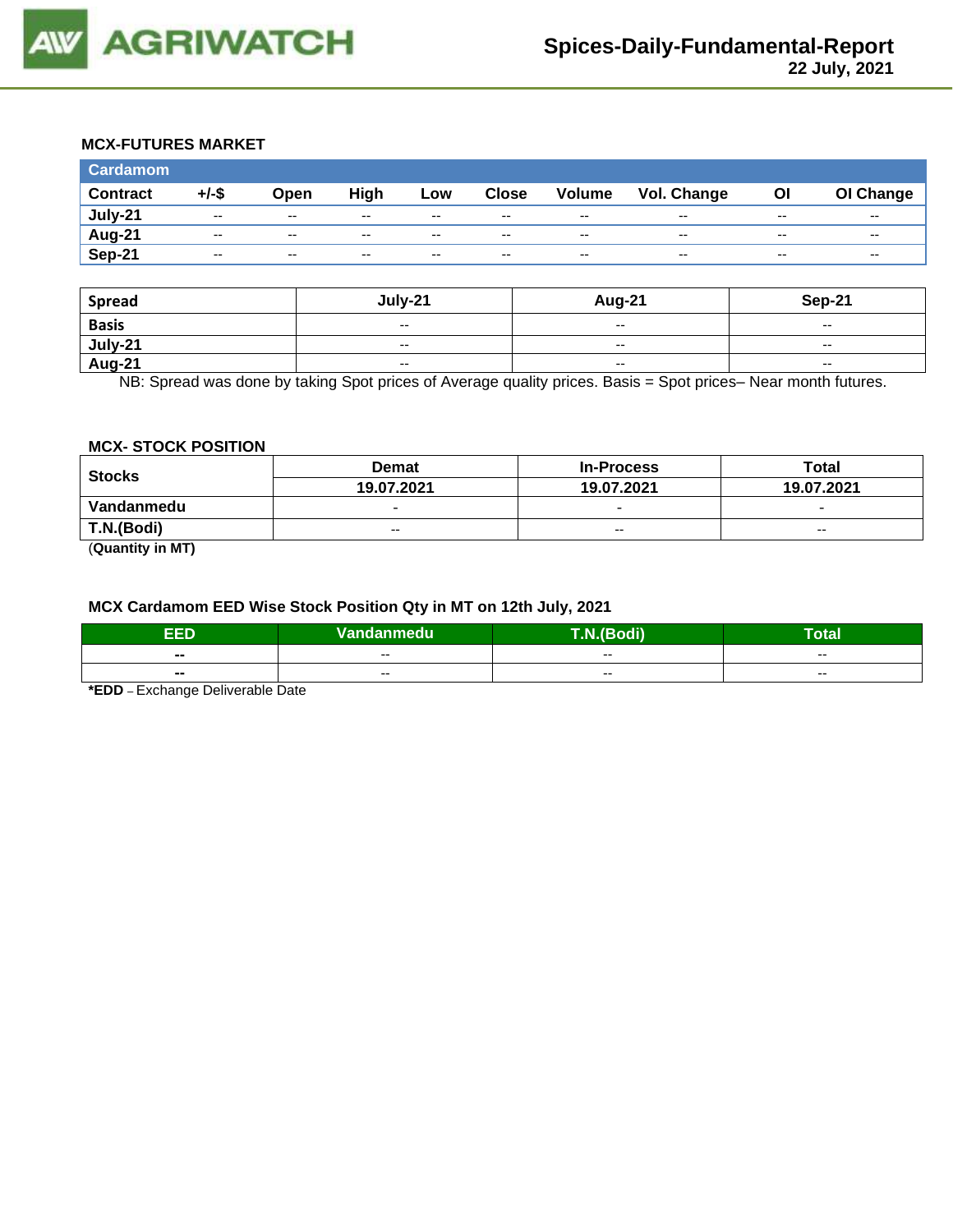

### **CORIANDER SEED**

# **Fundamentals:**

### **Today's Update:**

• Steady sentiment witnessed in Coriander spot market on Wednesday.

- MP and Rajasthan mandi closed due to stock limit protest. (16 July).
- Ramganj mandi coriander trading happening in alternate days and in Bhawani mandi trading happening only two days Thursday and Saturday due to covid 19 restrictions.
- Increasing arrivals reported in the spot market. Farmers are releasing their produce as coriander prices are higher compared to last year.
- Currently buyers reported inactive at the spot market. However, they may active in coming days as ending stocks slowly come down.
- *Agriwatch estimates lower ending stocks for 2021-22 (marketing year) likely to support Coriander prices in the coming days.*
- *As per Agriwatch production estimate, Coriander production for 2021-22 (marketing year) is estimated at 342,435 MT (85 lakh bags) compared to last year's 352,316 MT (88 lakh bags, 1 bag = 40 kg).*
- We expect the 2021-22 marketing year likely to be good for Coriander.

| <b>Coriander Spot Market Prices (Loose): (Rs/Qtl)</b> |                               |                                                                   |        |           |                              |  |  |
|-------------------------------------------------------|-------------------------------|-------------------------------------------------------------------|--------|-----------|------------------------------|--|--|
| <b>State</b>                                          | <b>Centre</b>                 | $\overline{21}$ -Jul-21<br>$20 -$ Jul-21<br>Grade (New)<br>Change |        |           |                              |  |  |
|                                                       |                               | Eagle                                                             | 6500   | 6500      | <b>Unch</b>                  |  |  |
|                                                       | Kota<br><b>Benchmark</b>      | Eagle(Split)                                                      | 6800   | 6800      | <b>Unch</b>                  |  |  |
|                                                       | market                        | Badami                                                            | 6200   | 6200      | <b>Unch</b>                  |  |  |
|                                                       |                               | Badami(Split)                                                     | 6500   | 6500      | <b>Unch</b>                  |  |  |
|                                                       |                               | Eagle                                                             | 6500   | 6500      | <b>Unch</b>                  |  |  |
|                                                       |                               | Eagle(Split)                                                      | 6500   | 6500      | <b>Unch</b>                  |  |  |
|                                                       | Ramganj                       | Badami                                                            | 6300   | 6300      | <b>Unch</b>                  |  |  |
| Rajasthan                                             |                               | Badami(Split)                                                     | 6300   | 6300      | <b>Unch</b>                  |  |  |
|                                                       |                               | Scooter                                                           | 7500   | 7500      | <b>Unch</b>                  |  |  |
|                                                       |                               | Eagle                                                             | 6350   | 6350      | <b>Unch</b>                  |  |  |
|                                                       | <b>Baran</b>                  | Badami                                                            | 6050   | 6050      | <b>Unch</b>                  |  |  |
|                                                       |                               | Eagle                                                             | Closed | <b>NA</b> | $\blacksquare$               |  |  |
|                                                       | <b>Bhawani</b>                | Badami                                                            | Closed | <b>NA</b> | $\blacksquare$               |  |  |
|                                                       |                               | Scooter                                                           | Closed | <b>NA</b> | $\qquad \qquad \blacksquare$ |  |  |
|                                                       |                               | Double Paroot                                                     | Closed | <b>NA</b> | $\blacksquare$               |  |  |
|                                                       |                               | Badami                                                            | Closed | 6000      | $\blacksquare$               |  |  |
|                                                       | Guna                          | Eagle                                                             | Closed | 6300      | $\blacksquare$               |  |  |
| <b>Madhya Pradesh</b>                                 |                               | Scooter                                                           | Closed | 6800      | $\qquad \qquad \blacksquare$ |  |  |
|                                                       |                               | Badami                                                            | Closed | 6100      | $\blacksquare$               |  |  |
|                                                       | <b>Neemuch</b>                | Eagle                                                             | Closed | 6400      | $\blacksquare$               |  |  |
|                                                       |                               | Scooter                                                           | Closed | <b>NA</b> | $\blacksquare$               |  |  |
| Gujarat                                               | Gondal                        | Badami                                                            | Closed | 6555      | $\blacksquare$               |  |  |
|                                                       |                               | Eagle                                                             | Closed | 7805      |                              |  |  |
|                                                       |                               | Eagle (Dal)                                                       | 8000   | 8000      | <b>Unch</b>                  |  |  |
| <b>Delhi</b>                                          | <b>Khari Baoli</b><br>(Delhi) | Eagle                                                             | 9000   | 9000      | <b>Unch</b>                  |  |  |
|                                                       |                               | Scooter                                                           | 12500  | 12500     | <b>Unch</b>                  |  |  |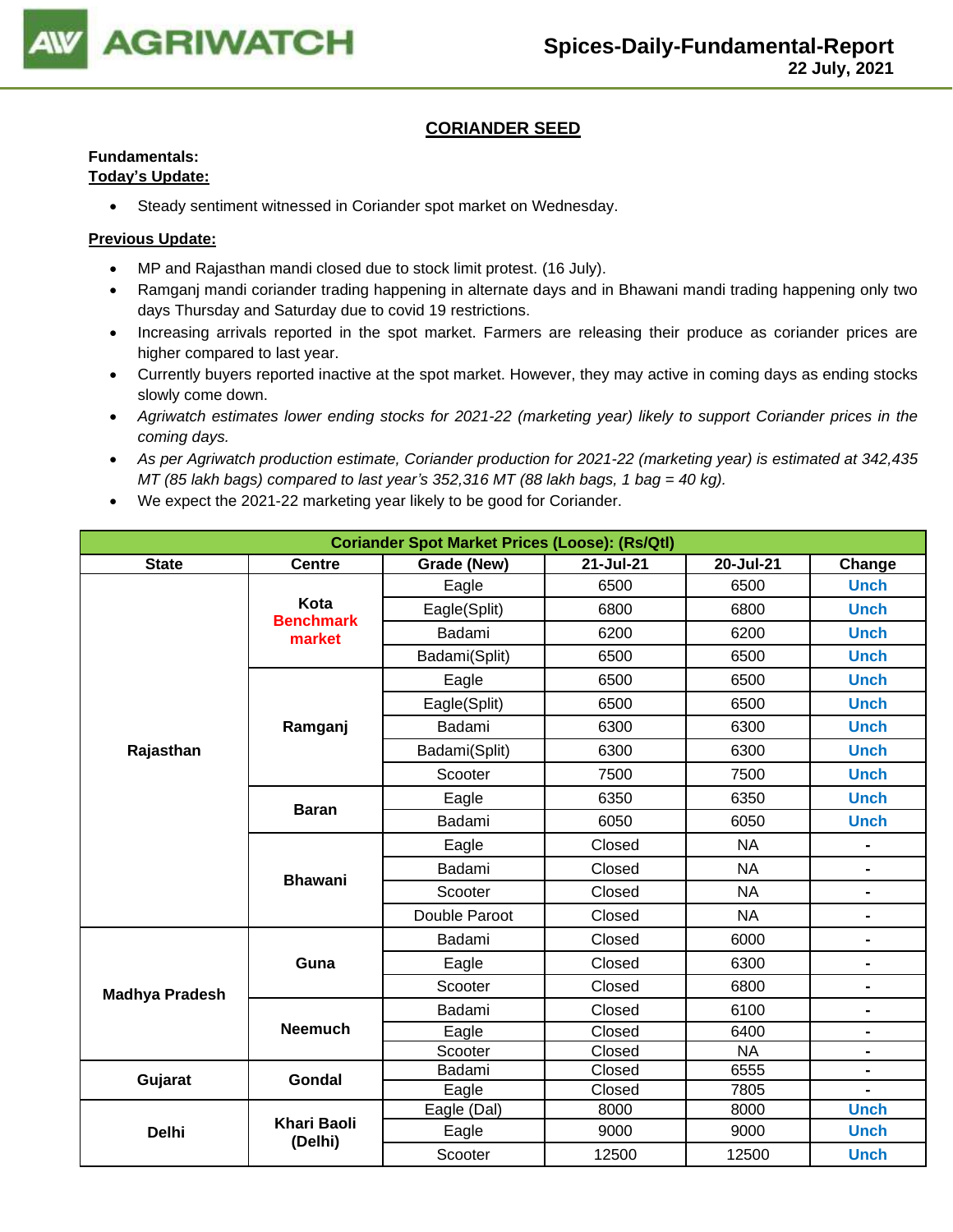

 **22 July, 2021**

| Arrival & Off-take in bags (1 bag = 40 kg) |                |               |           |           |        |  |  |
|--------------------------------------------|----------------|---------------|-----------|-----------|--------|--|--|
| <b>State</b>                               |                | <b>Centre</b> | 21-Jul-21 | 20-Jul-21 | Change |  |  |
|                                            | Kota           | Arrival       | 350       | 600       | $-250$ |  |  |
|                                            |                | Offtake       | 350       | 600       | $-250$ |  |  |
|                                            |                | Arrival       | 3000      | 2000      | 1000   |  |  |
|                                            | Ramganj        | Offtake       | 3000      | 2000      | 1000   |  |  |
| Rajasthan                                  |                | Arrival       | 1000      | 1200      | $-200$ |  |  |
|                                            | <b>Baran</b>   | Offtake       | 1000      | 1200      | $-200$ |  |  |
|                                            | <b>Bhawani</b> | Arrival       | Closed    | NA        |        |  |  |
|                                            |                | Offtake       | Closed    | <b>NA</b> |        |  |  |
|                                            | Guna           | Arrival       | Closed    | 2000      |        |  |  |
|                                            |                | Offtake       | Closed    | 2000      |        |  |  |
| <b>Madhya Pradesh</b>                      |                | Arrival       | Closed    | 500       |        |  |  |
|                                            | <b>Neemuch</b> | Offtake       | Closed    | 500       |        |  |  |

### **NCDEX-FUTURES MARKET**

| <b>Coriander</b> |               |               |       |       |               |               |             |       |                          |
|------------------|---------------|---------------|-------|-------|---------------|---------------|-------------|-------|--------------------------|
| <b>Contract</b>  | +/-\$         | Open          | High  | Low   | <b>Close</b>  | <b>Volume</b> | Vol. Change | OI    | OI Change                |
| July-21          | $\sim$ $\sim$ | $\sim$ $\sim$ | $- -$ | $- -$ | $\sim$ $\sim$ | $- -$         | $- -$       | $- -$ | $\overline{\phantom{a}}$ |
| Aug-21           | $- -$         | $- -$         | $- -$ | $- -$ | $- -$         | $- -$         | $- -$       | $- -$ | $- -$                    |
| Sep-21           | $- -$         | $\sim$ $\sim$ | $- -$ | --    | $- -$         | $- -$         | $-$         | $- -$ | $- -$                    |

| <b>Spread</b> | $1.111 - 2^2$ | Aua-21                   | <b>Sen-21</b>            |
|---------------|---------------|--------------------------|--------------------------|
| <b>Basis</b>  | $ -$          | $\overline{\phantom{a}}$ | $\overline{\phantom{a}}$ |
| July-21       | $- -$         | $\overline{\phantom{a}}$ | $- -$                    |
| <b>Aug-21</b> | $ -$          | $\overline{\phantom{a}}$ | $\sim$ $\sim$            |

NB: Spread was done by taking Spot prices of Average quality prices at Kota. Basis = Spot prices– Near month futures

#### **NCDEX- STOCK POSITION**

| <b>Stocks</b>           | <b>Demat</b> | <b>In-Process</b> | Total          |
|-------------------------|--------------|-------------------|----------------|
|                         | 19.07.2021   | 19.07.2021        | 19.07.2021     |
| <b>Baran</b>            | -            |                   | $\blacksquare$ |
| Gondal                  | 4388         | 50                | 4438           |
| Kota                    | 455          |                   | 455            |
| Ramganj                 | -            |                   |                |
| (0.1222, 0.0122, 0.000) |              |                   |                |

(**Quantity in MT)**

#### **NCDEX Coriander EED Wise Stock Position Qty in MT on 12th July, 2021**

| <b>EED</b>   | Gondal | <b>Kota</b> | Ramganj Mandi | <b>Total</b> |
|--------------|--------|-------------|---------------|--------------|
| $10-Sep-21$  | 457    | 435         | $\sim$ $\sim$ | 892          |
| 10-0ct-21    | 2694   | 10          | $- -$         | 2704         |
| 10-Nov-21    | 516    | $- -$       | $- -$         | 516          |
| 10-Dec-21    | 808    | 10          | $\sim$        | 818          |
| $10$ -Jan-22 | 160    |             | $\sim$ $\sim$ | 30           |
| <b>Total</b> | 4635   | 455         | $- -$         | 5090         |